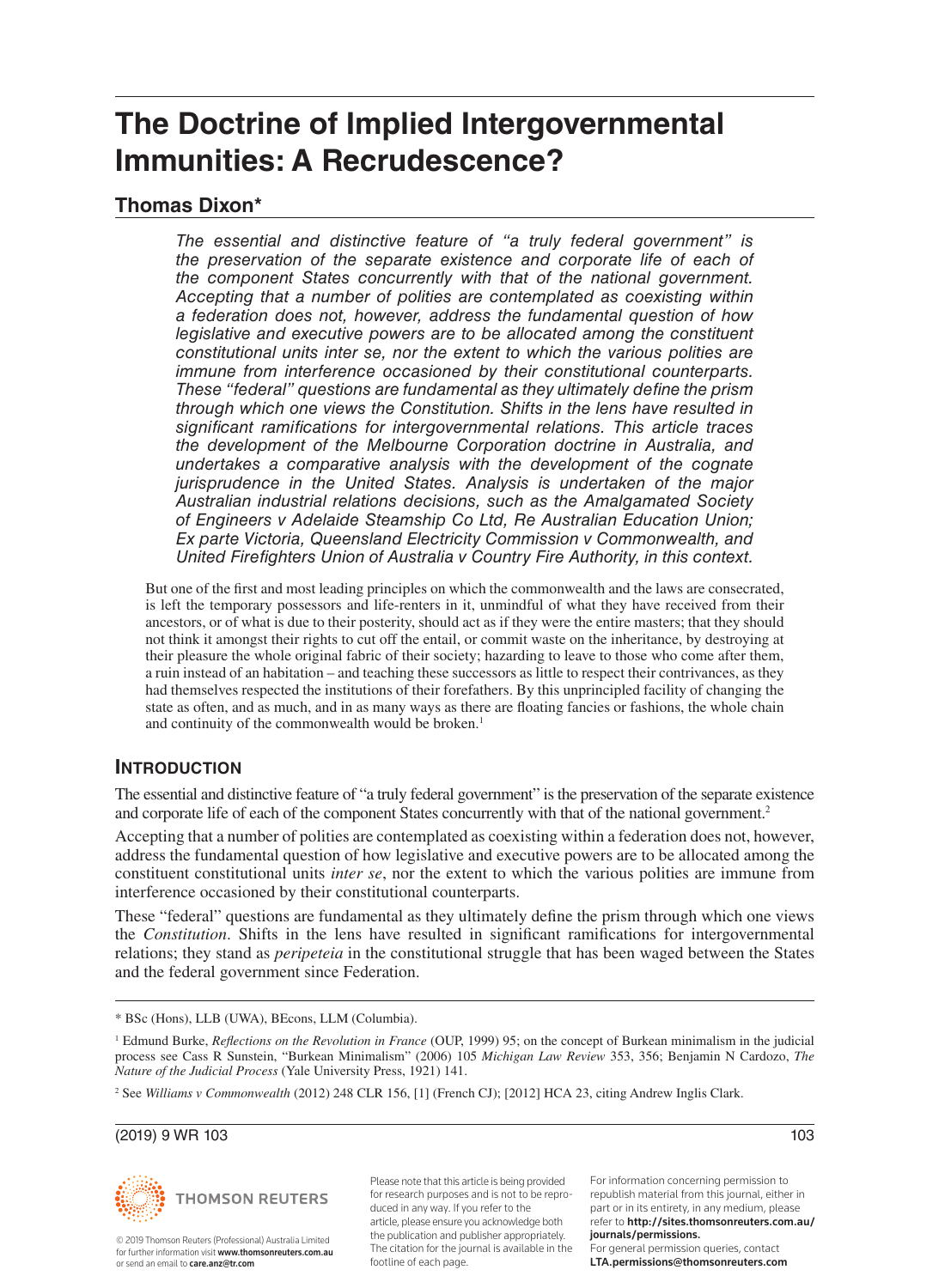#### **THE CONSTITUTIONAL DEBATES**

At 2pm on the second day of the first session of the 1897 Federal Convention held in Adelaide, Edmund Barton rose to move a motion to establish the framework for the coming debates and to recognise the overarching desirability to create a federal government that would be subject to a number of "principal conditions".

The first condition identified in Barton's motion was that "the powers, privileges, and territories of the several existing colonies shall remain intact, except in respect of such surrenders as may be agreed upon to secure uniformity of law and administration in matters of common concern".3

The language of Barton's motion was redolent of the allocation of powers contemplated by the draft constitution compiled years earlier aboard the *Lucinda*. The 1891 draft contained the forerunner to what is now s 107 of the *Constitution*. 4 The predecessor to s 107 echoed Diceyan conceptions of co-ordinate federalism in which the various integers of the federation remain sovereign within their own spheres of competency. Based on the *Tenth Amendment to the US Constitution* and Art 3 of the *Swiss model*, 5 the draft clause provided that all powers not exclusively vested in the Commonwealth Parliament were "reserved to" and would "remain vested in" the parliaments of the States. The provision was referred to as the "reservations clause" until the 1898 Melbourne-session recension saw the clause take on its final form.<sup>6</sup> Section 107 would feature prominently in early High Court jurisprudence, and in the establishment of the doctrine of implied intergovernmental immunities.7

Against this background, it came as little surprise that the view ventured by Alfred Deakin in the course of the 1897 Convention debates was that it was "more probable that the States will over-awe the Federal Government" rather than the other way around as, given the Commonwealth's "limited scope", it would "be a completely feeble power when opposed to the great States growing up in this continent".8

Consistent with these early views, the *Constitution* ultimately born of the debates was one which expressly preserved and continued the otherwise plenary powers of the colonies into the Original States,<sup>9</sup> established a Supreme Court to be called the High Court with the power of judicial review to stand as a check against the rampant arrogation of power by the federal government, and provided for a powerful Senate to act as a balance against the threat of domination by the large States.<sup>10</sup>

Certain grants of power were necessarily exclusive to the new national government, $11$  and others were designed to be concurrent with the plenary legislative powers of the Original States.<sup>12</sup> In areas which squarely fell within the domain of national concern, such as defence, currency, external affairs

<sup>5</sup> The *Tenth Amendment to the US Constitution* provides that "[t]he powers not delegated to the United States by the Constitution, nor prohibited by it to the States, are reserved to the States respectively, or to the people".

6 Aroney, n 4, 257–258.

7 Adam Sharpe, "State Immunity from Commonwealth Legislation: Assessing its Development and the Roles of Sections 106 and 107 of the *Commonwealth Constitution*" (2012) 36(2) *University of Western Australia Law Review* 252, 254; *Spence v Queensland* (2019) 93 ALJR 643, [6], [46]–[48] (Kiefel CJ, Bell, Gageler and Keane JJ); [2019] HCA 15.

8 30 March 1897 (Adelaide session).

9 For example, *R v Barger* (1908) 6 CLR 41, 67 (Griffith CJ, Barton and O'Connor JJ), relying upon s 107 of the *Constitution*.

10 See *Bank of New South Wales v Commonwealth* (1948) 76 CLR 1, 363 (Dixon J).

<sup>11</sup> For example, Defence (s 51(vi)), Fisheries in Australian waters beyond territorial limits (s 51(x)), Currency (s 51(xii)), Immigration and emigration (s 51(xxvii)), and External Affairs (s 51(xxix)).

<sup>12</sup> John Quick and Robert Randolph Garran, *The Annotated Constitution of the Australian Commonwealth* (Angus & Robertson, 1901) 933–937.

<sup>3</sup> Tuesday 23 March 1897 in *Official Report of the National Australasian Convention Debates, Adelaide, March 22 to May 5 1897* (CE Bristow, Government Printer, 1897) 88; Ronald Norris, *The Emergent Commonwealth: Australian Federation, Expectations and Fulfilment 1889–1910* (MUP, 1975) 4.

<sup>4</sup> *Convention Debates*, Sydney, 1891, 849; Andrew Inglis Clark's Draft Constitution of 1891 provided that the legislative powers of the Colonial Parliaments would remain vested except for the powers "transferred or delegated" to the new Federal Government: Nicholas Aroney, *The Constitution of a Federal Commonwealth – The Making and Meaning of the Australian Constitution* (CUP, 2009) 256.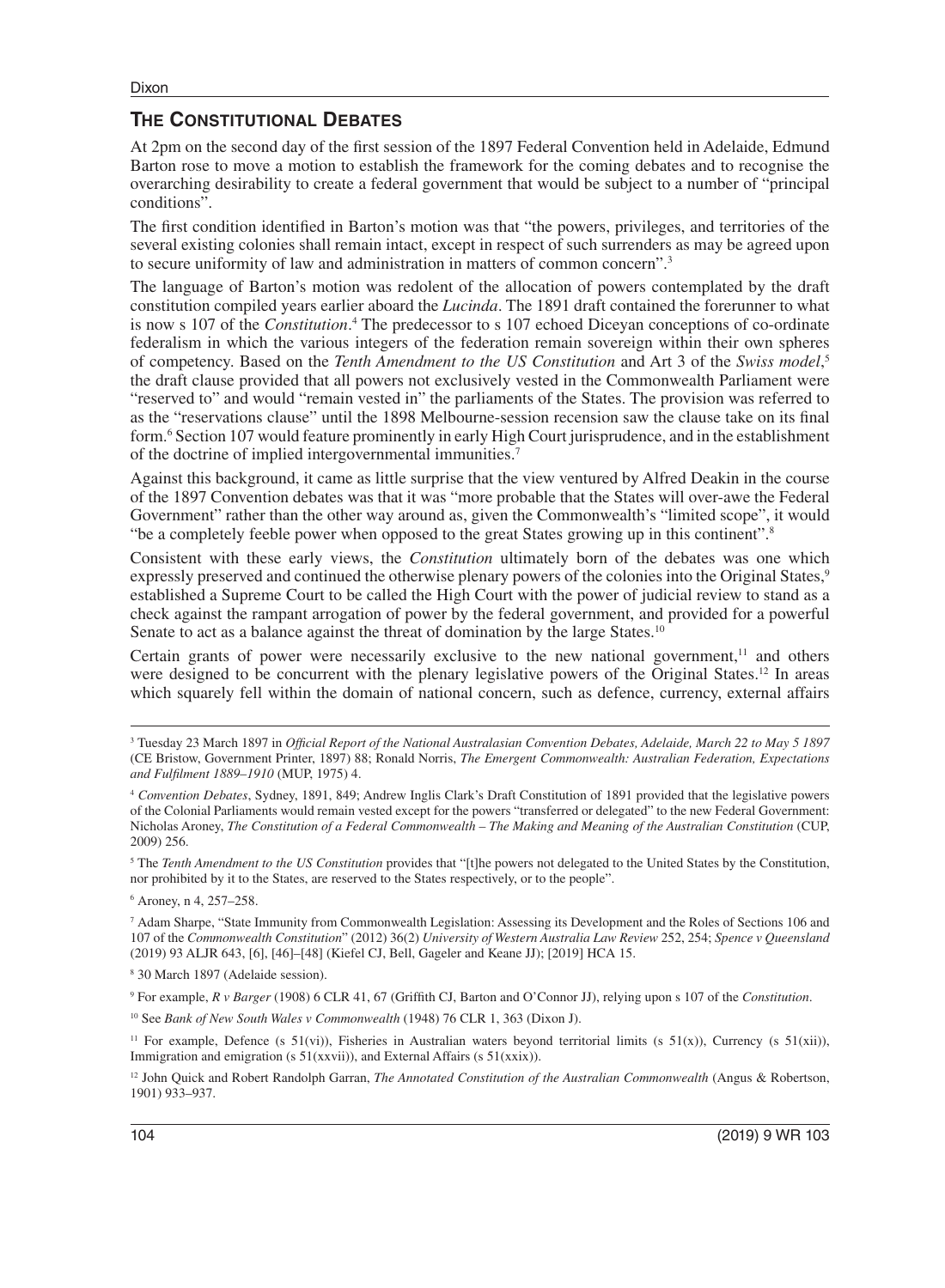and immigration, the Framers wished to create a "popular and central government for the whole of Australia".<sup>13</sup> However, we find important signposts in the allocation of the enumerated legislative powers where the Framers attempted to establish barriers against encroachment into areas of traditional State governance such as internal trade and commerce, taxation, banking, insurance, railway acquisition and construction, and conciliation and arbitration.14

Thus the daedal hands of the Framers guided the creation of an instar offspring of co-ordinate but limited competency – nourished at birth by the parsimonious allocation of powers designed to weaken the imago States only to the extent necessary to breathe life into the embryonic national polity.15 The United States (US) Constitution, which served as an "incomparable model" for its Australian progeny,16 was ratified by the people of the 13 original States on terms designed to secure their liberties.<sup>17</sup> So too would the Australian facsimile be sold to the people of the colonies as a bulwark against aggrandisement and usurpation at the expense of the enfeebled States.<sup>18</sup> Ontogeny recapitulated phylogeny.

Or so it was thought.

#### **FEDERATION TO** *ENGINEERS*

Following Federation, the three original members of the High Court adopted a method of interpretation informed by their experience as leading proponents in the Convention debates and as framers of the *Constitution*. 19

The argument ran that the Preamble and covering clauses of the *Commonwealth of Australia Constitution Act 1900* (Imp) evidenced a compact predicated on the agreement of the people of the Australian colonies whereby the Original States were to be constituent elements of a federal Commonwealth.20 Whereas the *Constitution* identified only a finite number of legislative powers in s 51 as conferred on the Commonwealth, ss 106 and 107 preserved and continued the otherwise plenary powers of the colonies into the Original States.

Applying this "federal compact" approach to constitutional interpretation, Griffith CJ thus stated (in *Peterswald v Bartley*, a case in which the validity of a State Act imposing a license fee on brewers was challenged):

In construing a Constitution like this it is necessary to have regard to its general provisions as well as to particular sections, and to ascertain from its whole purview whether the power to deal with such matters was intended to be withdrawn from the States, and conferred upon the Commonwealth. The Constitution contains no provisions for enabling the Commonwealth Parliament to interfere with the private or internal

17 One such term being the promise of a Bill of Rights: Akhil Reed Amar, *America's Constitution, A Biography* (Random House, 2005) 316–317; Alexander Hamilton, *The Federalist*, No 84, "Concerning Several Miscellaneous Objections" in Alexander Hamilton, John Jay and James Madison, *The Federalist* (George W Carey and James McClellan (eds), Liberty Fund, 2001) 442–451.

<sup>18</sup> *Commonwealth Constitution*, ss 106, 107 together provide that the constitution of each State shall, subject to the *Commonwealth Constitution*, continue to operate, and that every power of a State Parliament shall continue unless exclusively vested in the Commonwealth or withdrawn from the State.

19 Griffith CJ, Barton and O'Connor JJ.

<sup>13</sup> *Convention Debates*, Melbourne, 24 January 1898, 202 (Alfred Deakin).

<sup>&</sup>lt;sup>14</sup> See, eg, subs 51(i), (ii), (xiii), (xiv), (xxxiii), (xxxiv), and (xxxv) respectively. Each placitum contains words of limitation upon the federal head of power by reference to the States.

<sup>&</sup>lt;sup>15</sup> Quick and Garran, n 12, 333: "The primary and fundamental meaning of a federation ... is its capacity and intention to link together a number of co-equal societies or States … It implies that the union has created a new State, without destroying the old States; that the duality is in the essence of the State itself that there is a divided sovereignty, and a double citizenship."

<sup>16</sup> Owen Dixon, "The Law and the Constitution" in *Jesting Pilate – and Other Papers and Addresses* (Sweet & Maxwell Ltd, 1965) 44.

<sup>20</sup> *Commonwealth of Australia Constitution Act 1900* (Imp), Preamble, ss 3, 6; *Federated Amalgamated Government Railway & Tramway Service Association v NSW Railway Traffic Employees' Association* (1906) 4 CLR 488, 534 (Griffith CJ, Barton and O'Connor JJ) ("The Constitution Act is not only an Act of the Imperial legislature, but it embodies a compact entered into between the six Australian Colonies which formed the Commonwealth."); Nicholas Aroney, "The Ghost in the Machine: Exorcising Engineers" (Paper presented at the Fourteenth Conference of the Sir Samuel Griffith Society, 2002).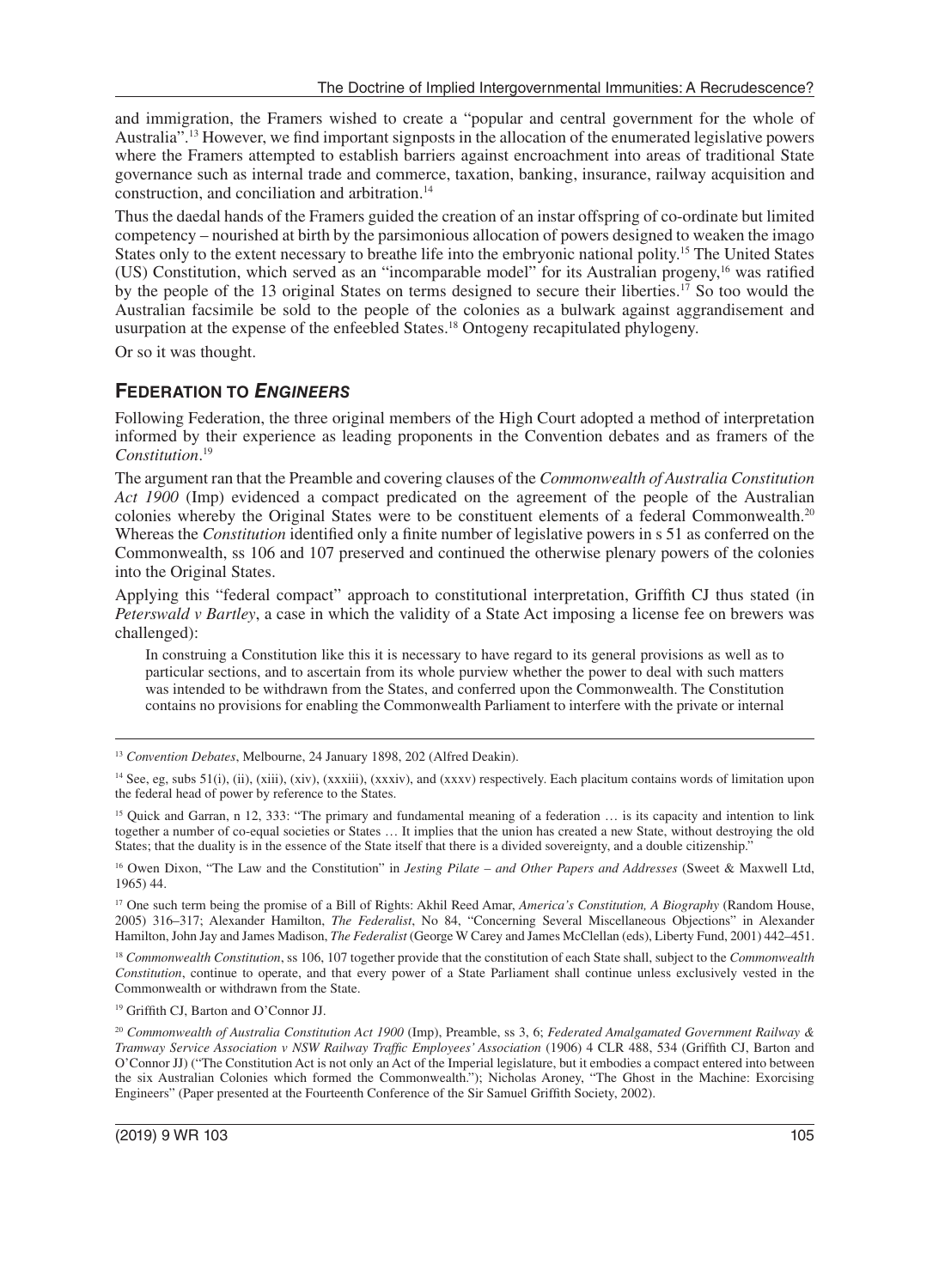affairs of the States, or to restrict the power of the State to regulate the carrying on of any businesses or trades within their boundaries.<sup>21</sup>

In *D'Emden v Pedder* (*D'Emden*),<sup>22</sup> a Commonwealth officer who was required by Commonwealth legislation to give an unstamped receipt for his pay, became liable to pay duty under a Tasmanian statute. The Court, in its first year, held that the Tasmanian Act impermissibly "interfered with" or "exercised control" over the Commonwealth officer. The Court based its decision upon the seminal US authority of *McCulloch v Maryland* (*McCulloch*), which had held that a US State could not tax the national bank (as "the power to tax involves the power to destroy").<sup>23</sup> Chief Justice Marshall laid down a broad principle of immunity for federal agencies from State taxation and, by implication, State regulation.<sup>24</sup> The supremacy of the federal government was central to his reasoning.<sup>25</sup>

The doctrine of Commonwealth immunity was later confirmed in *Deakin v Webb*, 26 a case which involved a challenge by Alfred Deakin, Australia's second Prime Minister, to a State Act which purported to tax his salary as a Commonwealth Minister. The High Court followed its decision in *D'Emden* and, notably, placed no reliance on s 109 of the *Constitution* to support its judgment.

In 1906, a significant development in High Court jurisprudence occurred.27 In *Federated Amalgamated Government Railway & Tramway Service Association v NSW Railway Traffic Employees' Association* (*Railway Servants' Case*), the High Court developed what would later be characterised as heresy – the doctrine of reciprocal immunities.<sup>28</sup>

On the question of whether the *Commonwealth Conciliation and Arbitration Act 1904* (Cth) could deal with industrial disputes defined to include "disputes in relation to employment upon State railways", the original members of the Court found that the doctrine of Commonwealth legal supremacy identified in *D'Emden* had reciprocal operation. The consequence was that a federal law purporting to regulate the terms and conditions of employment of State railway servants was invalid.<sup>29</sup>

An unusual aspect of the expansion of the doctrine of Commonwealth immunity in *D'Emden* to one of reciprocal immunity in the *Railway Servants' Case* was that it broke ranks with *McCulloch* – the *fons et origo* of the doctrine of immunities. Mutual supremacy is a contradiction in terms.<sup>30</sup> However, the Court once again followed the lead of US constitutional jurisprudence by applying the ratio in *Collector v Day*

<sup>22</sup> *D'Emden v Pedder* (1904) 1 CLR 91.

<sup>23</sup> *McCulloch v Maryland*, 17 US (4 Wheat) 316, 431 (Marshall CJ) (1819).

<sup>24</sup> *McCulloch v Maryland*, 17 US (4 Wheat) 316, 435–437 (1819). In *D'Emden v Pedder*, it was thought necessary to rely upon the broad doctrine of immunity as an implication derived from the federal structure as found in *McCulloch* rather than just s 109 alone as there was no inconsistency between the State and federal Acts: see *West v Commissioner of Taxation (NSW)* (1937) 56 CLR 657, 689 (Evatt J); compare *Amalgamated Society of Engineers v Adelaide Steamship Co Ltd* (1920) 28 CLR 129, 156 (Knox CJ, Isaacs, Rich and Starke JJ).

<sup>25</sup> *McCulloch v Maryland*, 17 US (4 Wheat) 316, 426–436 (1819); *US Constitution*, Art VI provides: "This Constitution, and the Laws of the United States which shall be made in Pursuance thereof … shall be the supreme Law of the Land; and the Judges in every State shall be bound thereby, any Thing in the Constitution or Laws of any State to the contrary notwithstanding." Section 109 is the cognate provision in the *Commonwealth Constitution*.

<sup>26</sup> *Deakin v Webb* (1904) 1 CLR 585; and confirmed again in *Baxter v Commissioners of Taxation (NSW)* (1907) 4 CLR 1087, 1132–1133 (Griffiths CJ, Barton and O'Connor JJ) despite the decision of the Judicial Committee of the Privy Council in *Webb v Outtrim* [1907] AC 81, which disapproved of *Deakin v Webb*.

<sup>27</sup> *Victoria v Commonwealth* (1971) 122 CLR 353, 395–396 (Windeyer J).

<sup>28</sup> *Federated Amalgamated Government Railway & Tramway Service Association v NSW Railway Traffic Employees' Association* (1906) 4 CLR 488.

<sup>29</sup> *Federated Amalgamated Government Railway & Tramway Service Association v NSW Railway Traffic Employees' Association* (1906) 4 CLR 488, 537–539 (Griffiths CJ, Barton and O'Connor JJ).

<sup>30</sup> *Amalgamated Society of Engineers v Adelaide Steamship Co Ltd* (1920) 28 CLR 129, 149.

<sup>&</sup>lt;sup>21</sup> Peterswald v Bartley (1904) 1 CLR 497, 507 (Griffith CJ); dissent from this view began to emerge when Isaac Isaacs and Henry Bournes Higgins were appointed to the Court (*Attorney-General for NSW v Brewery Employes Union of NSW* (1908) 6 CLR 469 (*Union Label Case*)) and again with the appointments of Frank Gavan Duffy (following the death of O'Connor J), Charles Power and George Rich (see, eg, *Farey v Burvett* (1916) 21 CLR 433). Griffith CJ retired in 1919 and was replaced as Chief Justice by Adrian Knox. Barton J died in 1920 and was replaced by Hayden Starke.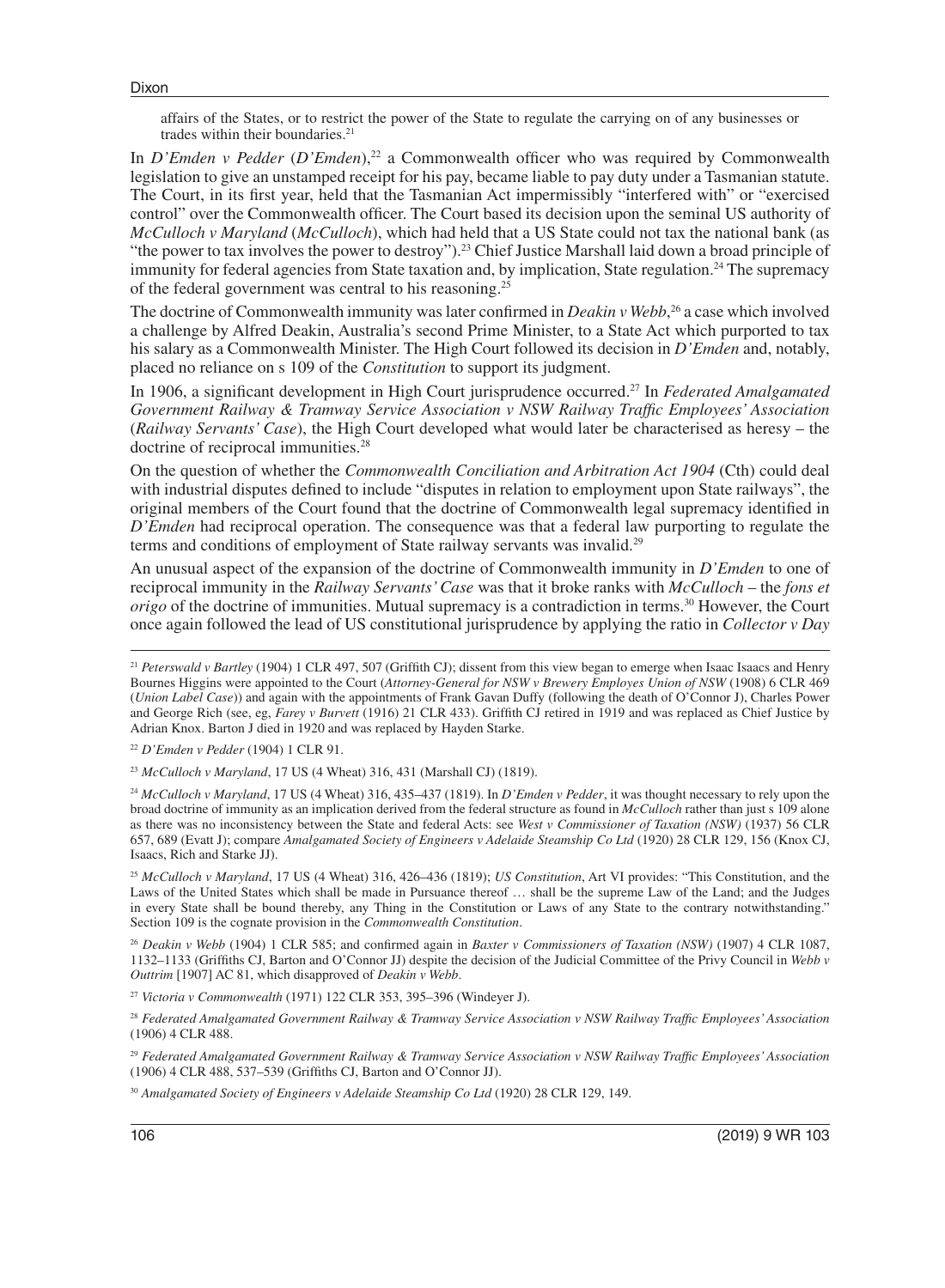(*Collector*) which held that States were immune from federal taxation as they were "as sovereign and independent as the general government".31 As will be seen, *Collector* was later overturned.

These early cases disclose the origins of what came to be known as the dual "heresies"<sup>32</sup> of the doctrine of reserved powers<sup>33</sup> and the doctrine of implied intergovernmental immunities.<sup>34</sup> It is also notable that the language used by the Court in those early days paid full deference to the States as "sovereign" entities in their own right, $35$  a characterisation which would later be rejected. $36$ 

The doctrines of reserved powers and of implied intergovernmental immunities arose by way of implications based on the prevailing view as to the proper place of the States within the federal structure. However, as will be seen, a different conclusion is reached if the inquiry begins from the starting point of the constitutional text itself.37

#### **THE** *ENGINEERS' CASE*

Two decades after Federation the "heresies" were "exploded" in *Amalgamated Society of Engineers v Adelaide Steamship Co Ltd* (*Engineers' Case*) when a union sought a federal award covering State government instrumentalities.38 With the three original members of the High Court now gone, the compactual theory, reliant as it was on implications derived from the basic structure, was swept aside.<sup>39</sup>

The *Constitution* was now to be interpreted as a statute of the Imperial Parliament according to the "settled rules of construction".40 As a result, once a power had been identified as conferred on the Commonwealth Parliament, no implication prohibiting the exercise of that power arose because of notions of reserved State powers or State immunities.

Perhaps the somewhat ironic result of the explosion of pre-*Engineers* heresies is that the methodology the Griffith Court employed had fairly solid doctrinal support. Marshall CJ in *McCulloch –* a case that sits squarely on the Mount Rushmore of canonical legal precedent – did not adopt a clause-bound textualist approach to interpreting the US Constitution when it came to the issue of whether Congress acted within power in creating a national bank, and whether a State in turn had the power to tax it.<sup>41</sup> The creation of a bank was not among the enumerated powers in Art I, but Marshall CJ rejected the notion

34 Sir Robert Garran described it as "the reciprocal doctrine of non-interference": Robert Garran, "The Development of the Australian Constitution" (1924) 40 *Law Quarterly Review* 202, 215; both the States and the Commonwealth and their respective instrumentalities were immune from any law passed by the other wherever such laws would in some way "fetter, control, or interfere with, the free exercise of the legislative or executive power": *D'Emden v Pedder* (1904) 1 CLR 91, 111 (Griffith CJ).

<sup>35</sup> *D'Emden v Pedder* (1904) 1 CLR 91, 109 (Griffith CJ, Barton and O'Connor JJ).

<sup>36</sup> *The Commonwealth v New South Wales* (1923) 32 CLR 200, 210 (Isaacs, Rich and Starke JJ) (the High Court held it had jurisdiction to entertain an action for a tort brought by the Commonwealth against a State without its consent: "The appellation 'sovereign State' as applied to the construction of the Commonwealth Constitution is entirely out of place, and worse than unmeaning."), 218 (Higgins J); *New South Wales v Commonwealth (No 1)* (1932) 46 CLR 155 (*Garnishee Case*), 183 (Starke J), 221 (Evatt J), 221 (McTiernan J).

<sup>37</sup> *New South Wales v Commonwealth* (2006) 229 CLR 1 (*Work Choices Case*), 120 [191] (Gleeson CJ, Gummow, Hayne, Heydon and Crennan JJ); 156 IR 1; [2006] HCA 52.

<sup>38</sup> *Amalgamated Society of Engineers v Adelaide Steamship Co Ltd* (1920) 28 CLR 129.

39 And in doing so, the Court overruled the *Railway Servants' Case* as "Mutual supremacy is a contradiction of terms.": *Amalgamated Society of Engineers v Adelaide Steamship Co Ltd* (1920) 28 CLR 129, 157 (Knox CJ, Isaacs, Rich and Starke JJ).

<sup>40</sup> *Amalgamated Society of Engineers v Adelaide Steamship Co Ltd* (1920) 28 CLR 129, 145ff (Knox CJ, Isaacs, Rich and Starke JJ) (referring to "a vague, individual conception of the spirit of the compact"); 161–162, 165 (Higgins J).

41 Akhil Reed Amar, *America's Unwritten Constitution* (Basic Books, 2013) 24.

<sup>31</sup> *Collector v Day*, 78 US (11 Wall) 113, 126 (Nelson J) (1871).

<sup>32</sup> *Victoria v Commonwealth* (1971) 122 CLR 353, 396 (Windeyer J).

<sup>33</sup> See also *Huddart, Parker & Co Pty Ltd v Moorehead* (1909) 8 CLR 330 where the Court found sections of the *Australian Industries Preservation Act 1906* (Cth) (which purported to regulate anti-competitive activities of corporations) was not supported by the corporations power as they represented "an invasion of the field of domestic trade, a matter which is reserved to the States" as s 51(xx) of the *Constitution* was to be read consistently with s 51(i) which contained a contained "definite and distinct" limitation on Commonwealth regulation of intrastate trade and commerce: 350, 353–354 (Griffith CJ).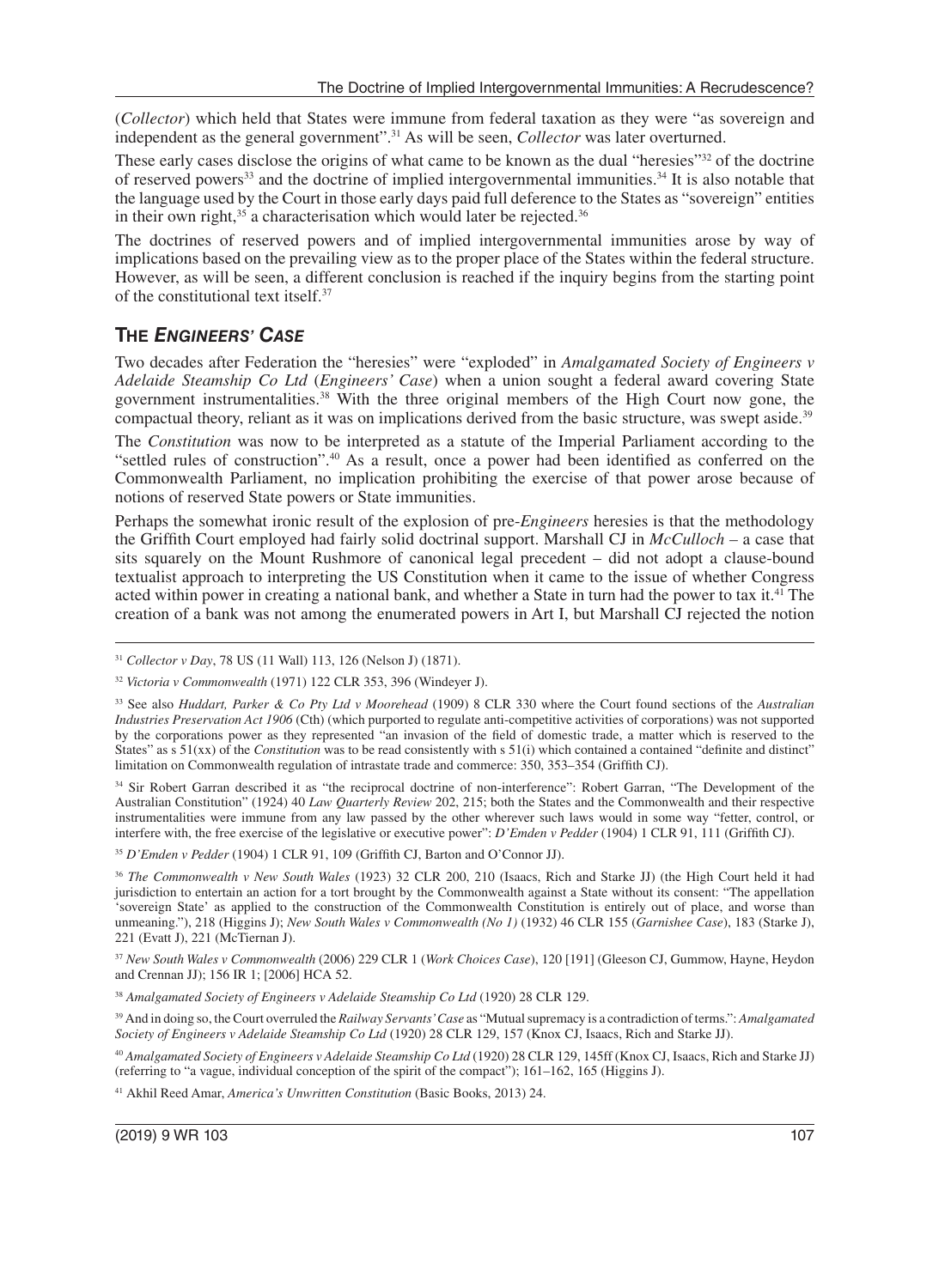that a constitution should "contain an accurate detail of all the subdivisions of which its great powers will admit", for to do so "would partake of the prolixity of a legal code".<sup>42</sup> Rather, Marshall CJ employed an holistic analysis based on "a fair construction of the whole instrument" with all attendant implications and incidents that arise from the nature of the document under review.<sup>43</sup>

The US methodology understandably proved highly persuasive to the High Court in its formative years, because similar issues arose where the components of the federal structures found themselves in direct conflict. Such methodology was rejected for the literalist approach adopted in the *Engineers' Case*. 44

#### **THE DEVELOPMENT OF THE IMMUNITIES DOCTRINE IN THE UNITED STATES**

It is important to appreciate that the development of the doctrine of immunities in the United States often foreshadowed a change in direction in Australian High Court jurisprudence. Sir Owen Dixon described a "striking parallel" between the development of the immunities doctrine in the United States and Australia.45

As we have seen, the doctrine of federal government immunity from *McCulloch* spawned *D'Emden* and the cases following. The broad principle from *McCulloch* was that the States had no power, by taxation or otherwise, to retard, impede, burden or control the laws enacted by Congress or their execution.46 There was no reciprocal doctrine laid down in *McCulloch* because, it was reasoned, the States were adequately protected through their representation in Congress.47

In *Weston v Charleston* (*Weston*),<sup>48</sup> Marshall CJ extended the *McCulloch* doctrine beyond instrumentalities to non-discriminatory laws of general application. In *Weston*, a city tax was invalidated in its application to privately-held US bonds. A further extension of the doctrine occurred in *Dobbins v Erie County* (*Dobbins*)49 in which the captain of a federal revenue cutter was assessed for county taxes. The county tax was held invalid as it interfered with the constitutional means employed by the federal government to execute its constitutional powers.

A major development occurred when the US Supreme Court struck down a federal income tax of general application levied on the income of a State judge in *Collector*. <sup>50</sup> *Collector* purported to apply *Dobbins*, but the Court reasoned that *both* the States and the federal government were each supreme in their own spheres of competency.51 Thus the doctrine of reciprocal immunity was born. Significantly, *Dobbins* and

<sup>46</sup> *McCulloch v Maryland*, 17 US (4 Wheat) 316, 436 (1819): "The Court has bestowed on this subject its most deliberate consideration. The result is a conviction that the States have no power, by taxation or otherwise, to retard, impede, burden, or in any manner control the operations of the constitutional laws enacted by Congress to carry into execution the powers vested in the General Government. This is, we think, the unavoidable consequence of that supremacy which the Constitution has declared."

<sup>47</sup> *McCulloch v Maryland*, 17 US (4 Wheat) 316, 435 (1819): "The people of all the States, and the States themselves, are represented in Congress, and, by their representatives, exercise this power. When they tax the chartered institutions of the States, they tax their constituents, and these taxes must be uniform. But when a State taxes the operations of the Government of the United States, it acts upon institutions created not by their own constituents, but by people over whom they claim no control."

<sup>42</sup> *McCulloch v Maryland*, 17 US (4 Wheat) 316, 407 (1819).

<sup>43</sup> *McCulloch v Maryland*, 17 US (4 Wheat) 316, 406 (1819).

<sup>44</sup> The doctrines taken from *McCulloch v Maryland* underpinned such pre-*Engineers* cases as *D'Emden v Pedder* (1904) 1 CLR 91; *Deakin v Webb* (1904) 1 CLR 585 and *Baxter v Commissioners of Taxation (NSW)* (1907) 4 CLR 1087 but the seminal US authority was referred to only once in *Amalgamated Society of Engineers v Adelaide Steamship Co Ltd* (1920) 28 CLR 129 itself (in the judgment of Higgins J at 136).

<sup>45</sup> Owen Dixon, "Marshall and the Australian Constitution" in *Jesting Pilate – and Other Papers and Addresses* (Sweet & Maxwell Ltd, 1965) 172.

<sup>48</sup> *Weston v Charleston*, 27 US (2 Pet) 449 (1829).

<sup>49</sup> *Dobbins v Erie County*, 41 US (16 Pet) 435 (1842).

<sup>50</sup> *Collector v Day*, 78 US (11 Wall) 113 (1871).

<sup>51</sup> *Collector v Day*, 78 US (11 Wall) 113, 124 (Nelson J) (1871): "The general government and the states, although both exist within the same territorial limits, are separate and distinct sovereignties, acting separately and independently of each other within their respective spheres. The former in its appropriate sphere is supreme, but the states within the limits of their powers not granted, or,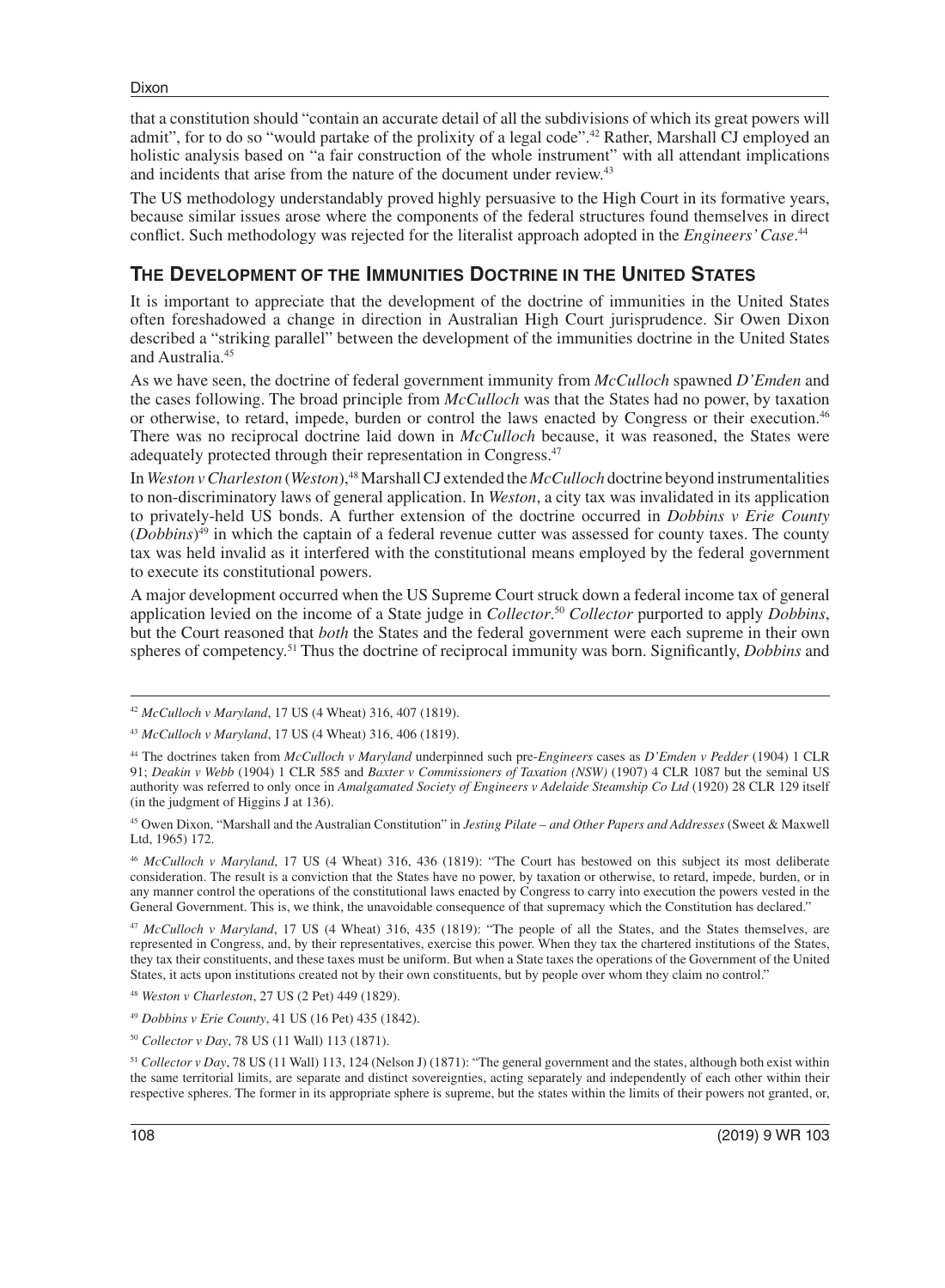*Collector* remained good law until they were overruled in 1939 in the midst of the greatest centralisation of power the republic had ever witnessed: the New Deal.52

A year before *Melbourne Corp v Commonwealth* (*Melbourne Corporation*) was decided in 1947, the US Supreme Court held that the State of New York, in the sale of mineral waters owned and operated by the State, was not immune from a general tax imposed on mineral waters by federal legislation.53 In *New York v United States* the Court recognised that, while one government in a federation could not destroy its counterparts, the extension of government into private sector trading activities had made it impractical to uphold a general rule of immunity in the broad terms of the *McCulloch* doctrine.

Chief Justice Stone in his concurring opinion in *New York v United States* held that "a federal tax discriminating against a State would be an unconstitutional exertion of power over a coexisting sovereignty within the same framework of government", and that non-discriminatory tax "may nevertheless so affect the State … as to interfere unduly with the State's performance of its sovereign functions of government".54 That is, there remained some activities which were necessarily governmental in character which attracted the immunity. The decision in *New York v United States* was extensively referred to in the various judgments in *Melbourne Corporation*.

#### **FROM** *ENGINEERS' CASE* **TO THE** *MELBOURNE CORPORATION CASE*

Following the *Engineers' Case*, the issue of State and Commonwealth economic relations was brought into sharp relief with the advent of the Great Depression. The financial independence of the States was tested early on in the life of the *Constitution*. 55

The federal government had not taken up the invitation in s 94 of the *Constitution* (which contemplated the Commonwealth making a monthly payment to the States of "all surplus revenue" of the Commonwealth). However, the Commonwealth for some years did make per capita payments from the Commonwealth budget to the States in accordance with the *Surplus Revenue Act 1910* (Cth) until it was finally repealed in 1927. It was repealed at a time when the States were attempting to negotiate a funding agreement with the Commonwealth.<sup>56</sup>

A new federal *States Grants Act* in 1927 now made the per capita payments "subject to the terms of any agreement made between the Commonwealth and all the States".57 In 1928, s 105A of the *Constitution* was inserted to give effect to such an agreement. A new financial agreement in which the Commonwealth took over State public debts and created a Federal Loan Council was signed on 12 December 1928.

In 1932, the Lang Government in New South Wales failed to make interest payments on public debts due under the financial agreement with the Commonwealth. The Commonwealth passed enforcement legislation, the validity of which was upheld by the High Court.<sup>58</sup> Starke J noted that:

It has been strenuously asserted that these Acts are an interference with the sovereign rights of the States and with the judicial power of the Commonwealth vested in its Courts. But, as has been pointed out more than once in this Court, the States are not sovereign powers. By the Constitution a restriction is placed upon their supposed sovereign rights by the grant to the Federal power of the right and power to legislate

in the language of the Tenth Amendment, 'reserved,' are as independent of the general government as that government within its sphere is independent of the states."

<sup>52</sup> In *Graves v New York*, 306 US 466 (1939).

<sup>53</sup> *New York v United States*, 326 US 572 (1946).

<sup>54</sup> *New York v United States*, 326 US 572, 586–587 (1946) (Stone CJ; Reed, Murphy and Burton JJ concurring).

<sup>55</sup> Owen Dixon, "Aspects of Australian Federalism" in *Jesting Pilate – and Other Papers and Addresses* (Sweet & Maxwell Ltd, 1965) 118–119.

<sup>56</sup> Sir Robert Menzies, *Central Power in the Australian Commonwealth: An Examination of the Growth of Commonwealth Power in the Australian Federation* (Cassell & Company Ltd, 1967) 96.

<sup>57</sup> *States Grants Act 1927* (Cth) s 6.

<sup>58</sup> *New South Wales v Commonwealth (No 1)* (1932) 46 CLR 155 (*Garnishee Case*).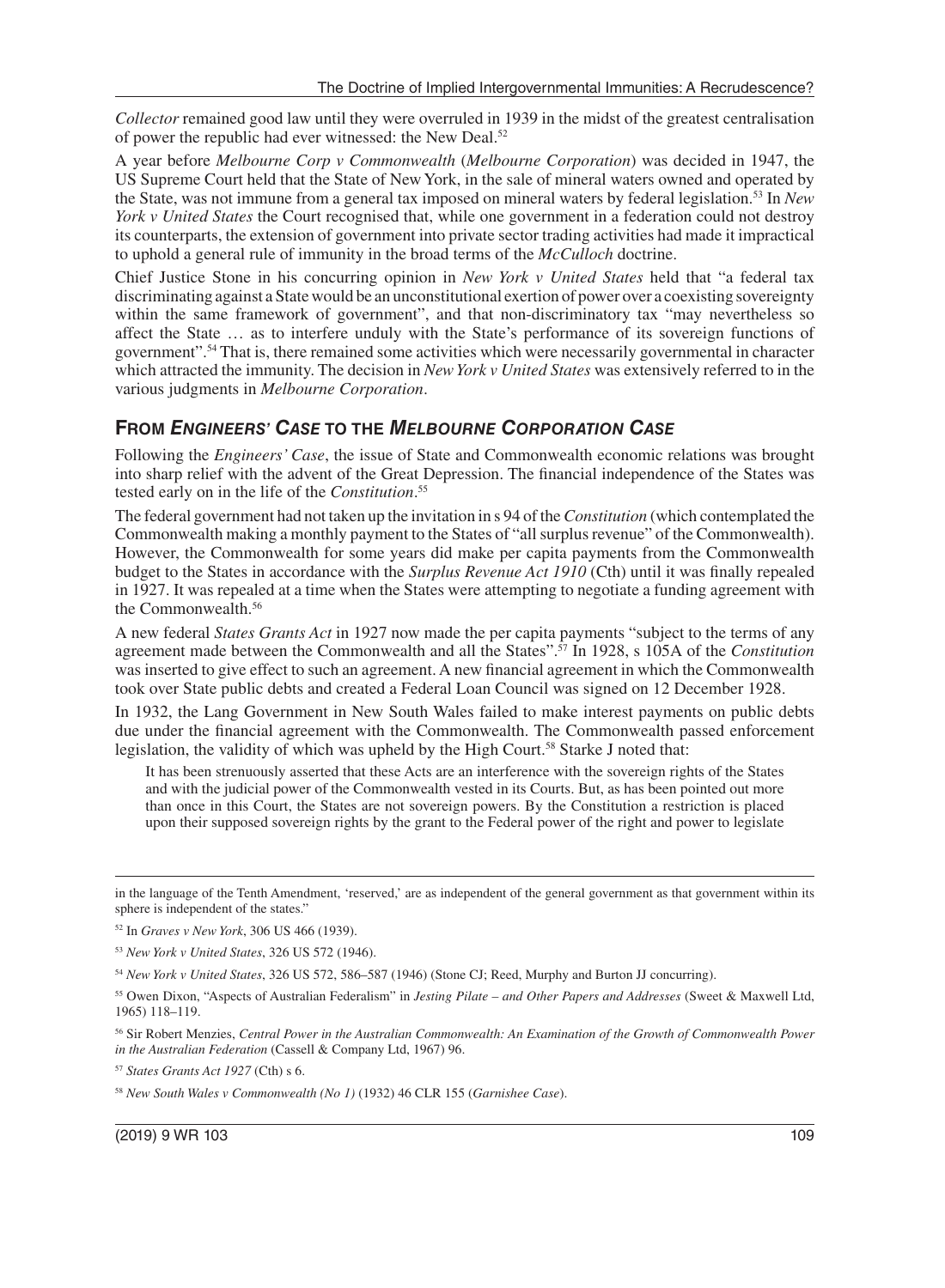with respect to various matters. Again, one of the privileges or rights of a sovereign power is its immunity from action without its own consent. Yet by the Constitution this right or privilege was surrendered.<sup>59</sup>

By the start of World War II, the Federal Loan Council had become the instrument through which resources were concentrated to support the war effort. Following the war, the States undertook massive public works initiatives well beyond the capacity of the banks to underwrite. The Commonwealth thus took on de facto control of the States' works programs.<sup>60</sup>

At the same time, the seemingly temporary constitutional power permitting the Commonwealth to make grants-in-aid to the States led to a system of uniform taxation.61 The High Court gave a very broad reading to s 96, permitting the Commonwealth to attach terms and conditions to the grants of moneys.<sup>62</sup> That is, the Commonwealth could insist on the States falling into line with federal policy objectives notwithstanding that there was no constitutional head of power which permitted the Commonwealth to legislate in respect of the subject matters covered by the attached conditions.<sup>63</sup>

The war years increased the competition for the finite funds available to satisfy the demands of the various governments within the federation. The Commonwealth passed a series of Acts whose central aim was to take over the field of income taxation and to create uniformity in a country where State taxation rates had always been disparate. The Commonwealth did this by taxing an amount surplus to its requirement, and then using s 96 of the *Constitution* to grant the surplus to the States, who then in turn agreed to cease taxing in their own right.

The legislation was challenged on the basis that it all but deprived the States of any real choice in the matter. The High Court dismissed the challenges to the legislation in the *Uniform Tax Cases*. 64 In *South Australia v Commonwealth* (*First Uniform Tax Case*), Latham CJ noted that, just as the Commonwealth may properly induce a State to exercise its powers by offering a tied grant,<sup>65</sup> so too could the Commonwealth use s 96 to induce a State by the same means to abstain from exercising its powers. Rich J upheld the federal legislation on the basis that the very existence of the Federation was under threat: "If the Commonwealth is to wage war effectively, it must command the sinews of war."66

The Commonwealth thereafter continued its march towards economic ascendency within the federation, and the States towards a confirmation of their subaltern, mendicant status.<sup>67</sup> In *Ha v New South Wales*,<sup>68</sup> the High Court invalidated State franchise taxes on alcohol, tobacco and fuel as being contrary to s 90 of the *Constitution*. The States lost 16% of the revenue they had previously been able to raise.<sup>69</sup> The State franchise taxes were replaced by Commonwealth taxes and the revenue collected was then paid to the States.<sup>70</sup>

63 Similarly, "Congress may attach conditions on the receipt of federal funds": *South Dakota v Dole*, 483 US 203, 206 (1987).

<sup>64</sup> *South Australia v Commonwealth* (1942) 65 CLR 373; *Victoria v Commonwealth* (1957) 99 CLR 575 (*Second Uniform Tax Case*).

65 As was established in *Victoria v Commonwealth* (1926) 38 CLR 399.

<sup>66</sup> *South Australia v Commonwealth* (1942) 65 CLR 373, 437.

<sup>59</sup> *New South Wales v Commonwealth (No 1)* (1932) 46 CLR 155 (*Garnishee Case*), 184–185.

<sup>60</sup> Menzies, n 56, 104–105.

<sup>&</sup>lt;sup>61</sup> Constitution, s 96 commences "During a period of ten years after the establishment of the Commonwealth and thereafter until the Parliament otherwise provides…"; Menzies, n 56, 74.

 $62$  *Victoria v Commonwealth* (1926) 38 CLR 399, a case which approved a co-operative plan for the construction and maintenance of roads and highways.

<sup>67</sup> Allan Fenna, "Commonwealth Fiscal Power and Australian Federalism" (2008) 31(2) *University of New South Wales Law Journal* 508, 521.

<sup>68</sup> *Ha v New South Wales* (1997) 189 CLR 465.

<sup>69</sup> James Stellios, *Zines' the High Court and the Constitution* (Federation Press, 6th ed, 2015) 492; *Melbourne Corp v Commonwealth* (1947) 74 CLR 31, 103.

<sup>70</sup> Within years, the Intergovernmental Agreement on the Reform of Commonwealth – State Financial Relations 1999 spawned the Goods and Services Tax in July 2000.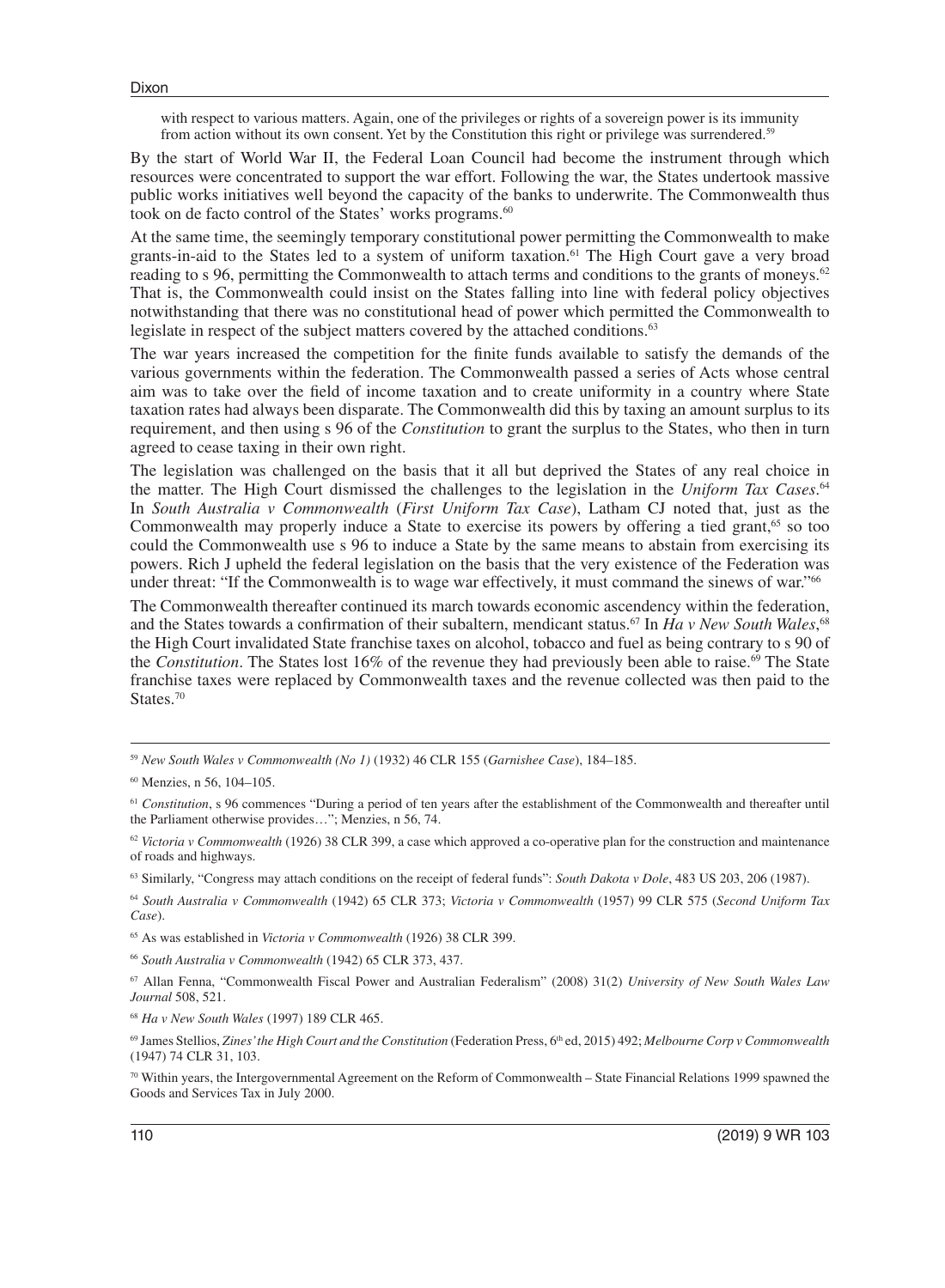Thus, what began after the *Engineers' Case* as a new version of co-operative federalism,71 soon saw the Commonwealth come to acquire exclusive power over the field of income taxation. Sir Robert Menzies observed that:

The whole matter is a very good illustration of how something which was not anticipated in the Constitution when it was first enacted can come into existence by judicial interpretation and the inexorable demands of new circumstances.72

While Dixon J described the Australian federal system as a "dual" one, in reality the structure is far more complex. There exist manifold examples whereby the various polities within the Australian federation have utilised various intergovernmental arrangements and co-operative institutions in order to realise their respective policy objectives.73 This is known as "layer-cake federalism" which emphasises the concurrent and competitive nature of the integers within the federation (to be contrasted with strictly "co-ordinate" federalism involving independent governments operating within their own spheres of influence).74

#### **THE** *MELBOURNE CORPORATION CASE*

During WWII, the Commonwealth Bank was given power to oversee private banks and control the supply of money and credit. The *Banking Act 1945* (Cth) made this permanent. Section 48 provided that banks could not conduct banking business for a State or authority of a State, including a local government authority, without consent of the treasurer.

The City of Melbourne challenged the *Banking Act 1945* as beyond legislative power and, alternatively, that it was a law directed at an essential State government function involving a form of "discrimination" impermissible under the *Constitution*.

Of the majority judgments, Rich, Starke and Dixon JJ invalidated s 48 based on implications drawn from the federal nature of the *Constitution*.

Rich J held that "[s]uch action on the part of the Commonwealth may be invalid in two classes of case, one, where the Commonwealth singles out the States or agencies to which they have delegated some of the normal and essential functions of government, and imposes on them restrictions which prevent them from performing those functions or impede them in doing so; another, where, although the States or their essential agencies are not singled out, they are subjected to some provision of general application, which, in its application to them, would so prevent or impede them".<sup>75</sup> Rich J held that s 48 was invalid as "while power in a State and in its essential agencies to carry on the business of banking cannot be impaired, the power freely to use the facilities provided by banks, under modern conditions, must be regarded as essential to the efficient working of the business of government, and that power also cannot be impaired".<sup>76</sup>

Starke J rejected the notion that discrimination by the Commonwealth against a State alone could provide a decisive test for determining government power.77 His Honour stated that "in the end the question must be whether the legislation or the executive action curtails or interferes in a substantial manner with

<sup>77</sup> *Melbourne Corp v Commonwealth* (1947) 74 CLR 31, 74–75 (Starke J).

<sup>71</sup> See, eg, *Hodel v Virginia Surface Mining and Reclamation Association*, 452 US 264 (1981).

<sup>72</sup> Menzies, n 56, 88–89.

<sup>73</sup> Allan J Myers, "The Grants Power Key to Commonwealth – State Financial Relations" (1970) 7 *Melbourne University Law Review* 549, 550; *R v Duncan; Ex parte Australian Iron & Steel* (1983) 158 CLR 535; 5 IR 15; compare *Re Wakim; Ex parte McNally* (1999) 198 CLR 511; [1999] HCA 27.

<sup>74</sup> Leslie Zines, "Changing Attitudes to Federalism and Its Purpose" in Robert French, Geoffrey Lindell and Cheryl Saunders (eds), *Reflections on the Australian Constitution* (Federation Press, 2003) 96.

<sup>75</sup> *Melbourne Corp v Commonwealth* (1947) 74 CLR 31, 66 (Rich J).

<sup>76</sup> *Melbourne Corp v Commonwealth* (1947) 74 CLR 31, 67 (Rich J). Rich J had suggested that a "general income tax Act which purported to include within its scope the general revenues of the States derived from State taxation" would be invalid (66). However, based on the outcome of the *State Chamber of Commerce & Industry v Commonwealth* (1987) 163 CLR 329, a progressive tax on all receipts including those of a State would not be discriminatory.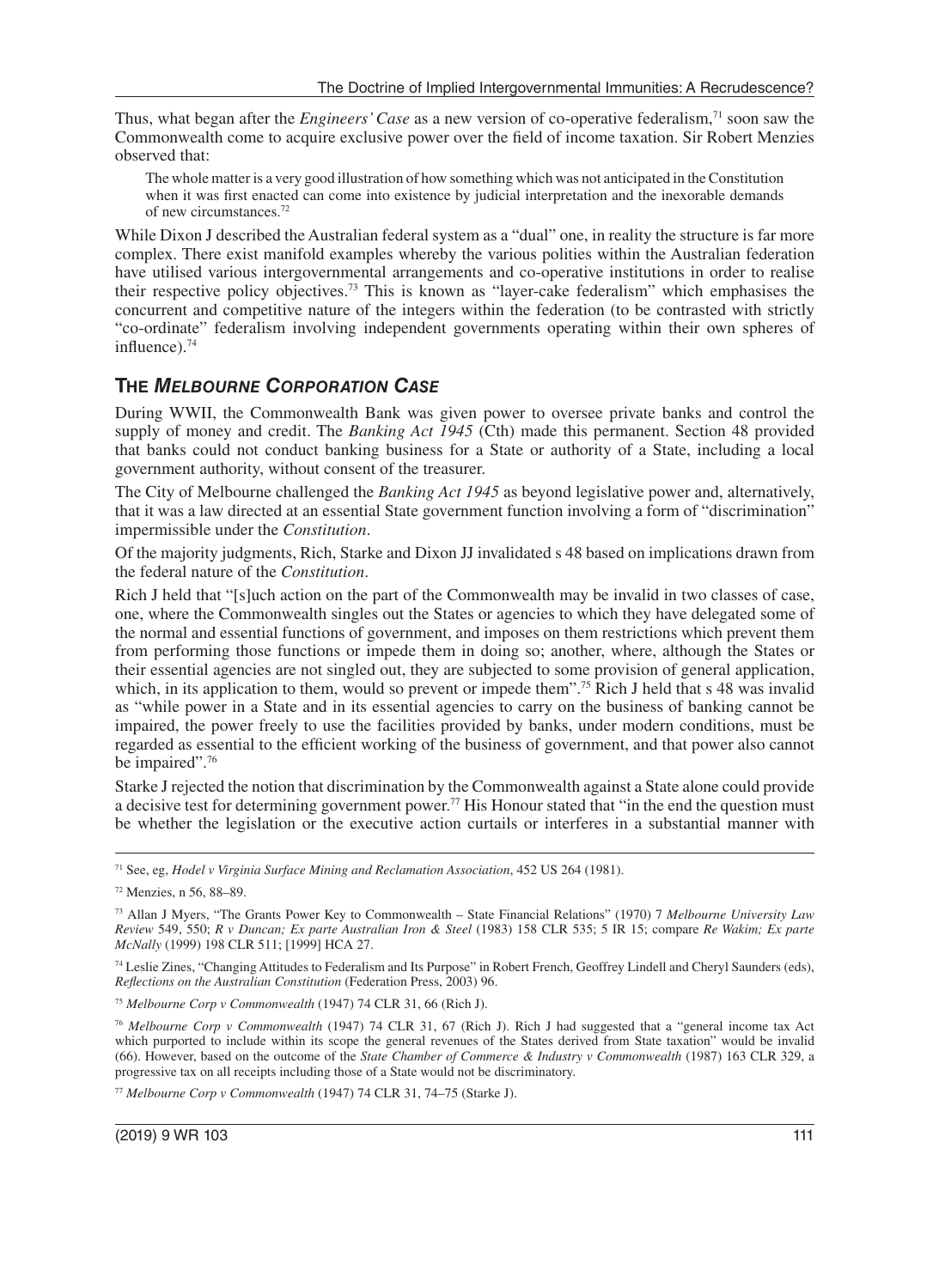the exercise of constitutional power by the other".78 Immunity, according to Starke J, depended upon "practical considerations".<sup>79</sup>

Starke J found s 48 invalid as "[t]he management and control by the States and by local governing authorities of their revenues and funds is a constitutional power of vital importance to them. Their operations depend upon the control of those revenues and funds. And to curtail or interfere with the management of them interferes with their constitutional power".<sup>80</sup>

Dixon J stated that the Framers conceived of a form of federalism involving "a central government and a number of State governments separately organized" in which "power itself" formed no part of the conception of a government but where the distribution and interrelation of legislative power is effected chiefly through the operation of ss 51, 52, 107, 108 and 109 of the *Constitution*. 81

His Honour framed the immunity in terms of a federal law "which discriminates against States, or a law which places a particular disability or burden upon an operation or activity of a State, and more especially upon the execution of its constitutional powers".82 But his Honour here was not speaking of "a general law which governs all alike who come within the area of its operation".83 This is made clear when his Honour later stated that "the efficacy of the system logically demands that … it should not be understood as authorizing the Commonwealth to make a law aimed at the restriction or control of a State in the exercise of its executive authority".84

It followed that Dixon J held s 48 invalid on the basis that it was an "attempt to isolate the State from the general system, deny it the choice of the machinery the system provides and so place it under a particular disability".85 Once discrimination was identified, it was immaterial whether the right to exercise such a choice was "of great or of small importance to the States".86

However, if the constitutional head of power contemplates the making of federal laws required to be directed to a State, then the "discrimination" based immunity does not apply. Dixon J referred to, by way of example, s 51(xxxi) being "the acquisition of property on just terms from any State", as well as the control of railways and the defence power as "conspicuous" examples of where this exception might arise.

The ratio of *Melbourne Corporation* is, as can be appreciated from the reasoning extracted above, not easy to distil into a single constitutional principle.<sup>87</sup> More difficult still is to identify any single doctrinal foundation for the various expressions of principle enunciated.

For Dixon J, discrimination was determinative of the issue. The extent of the burden on the State's powers was not thereafter material to the issue of validity. Starke and Rich JJ, however, decided the case based on a more general proposition that a federal law would be invalid where it impaired or curtailed the exercise of a vital or essential constitutional power. These differences in the doctrinal underpinnings took on great significance decades later.

<sup>81</sup> *Melbourne Corp v Commonwealth* (1947) 74 CLR 31, 82 (Dixon J); *Spence v Queensland* (2019) 93 ALJR 643, [6] (Kiefel CJ, Bell, Gageler and Keane JJ); [2019] HCA 15.

<sup>78</sup> *Melbourne Corp v Commonwealth* (1947) 74 CLR 31, 75 (Starke J).

<sup>79</sup> *Melbourne Corp v Commonwealth* (1947) 74 CLR 31, 72 (Starke J); *Austin v Commonwealth* (2003) 215 CLR 185, 265 [168] (Gaudron, Gummow and Hayne JJ); [2003] HCA 3; *Clarke v Federal Commissioner of Taxation* (2009) 240 CLR 272, [31] (French CJ), [76] (Gummow, Heydon, Kiefel and Bell JJ); [2009] HCA 33.

<sup>80</sup> *Melbourne Corp v Commonwealth* (1947) 74 CLR 31, 75 (Starke J). Starke J, however, was at odds with Rich J to the extent that he rejected the distinction between essential government functions and other trading functions.

<sup>82</sup> *Melbourne Corp v Commonwealth* (1947) 74 CLR 31, 79 (Dixon J).

<sup>83</sup> *Melbourne Corp v Commonwealth* (1947) 74 CLR 31, 79 (Dixon J); compare *Re Australian Education Union; Ex parte Victoria* (1995) 184 CLR 188, 227; 58 IR 431.

<sup>84</sup> *Melbourne Corp v Commonwealth* (1947) 74 CLR 31, 83 (Dixon J).

<sup>85</sup> *Melbourne Corp v Commonwealth* (1947) 74 CLR 31, 84 (Dixon J).

<sup>86</sup> *Melbourne Corp v Commonwealth* (1947) 74 CLR 31, 84 (Dixon J).

<sup>87</sup> Stellios, n 69, 492.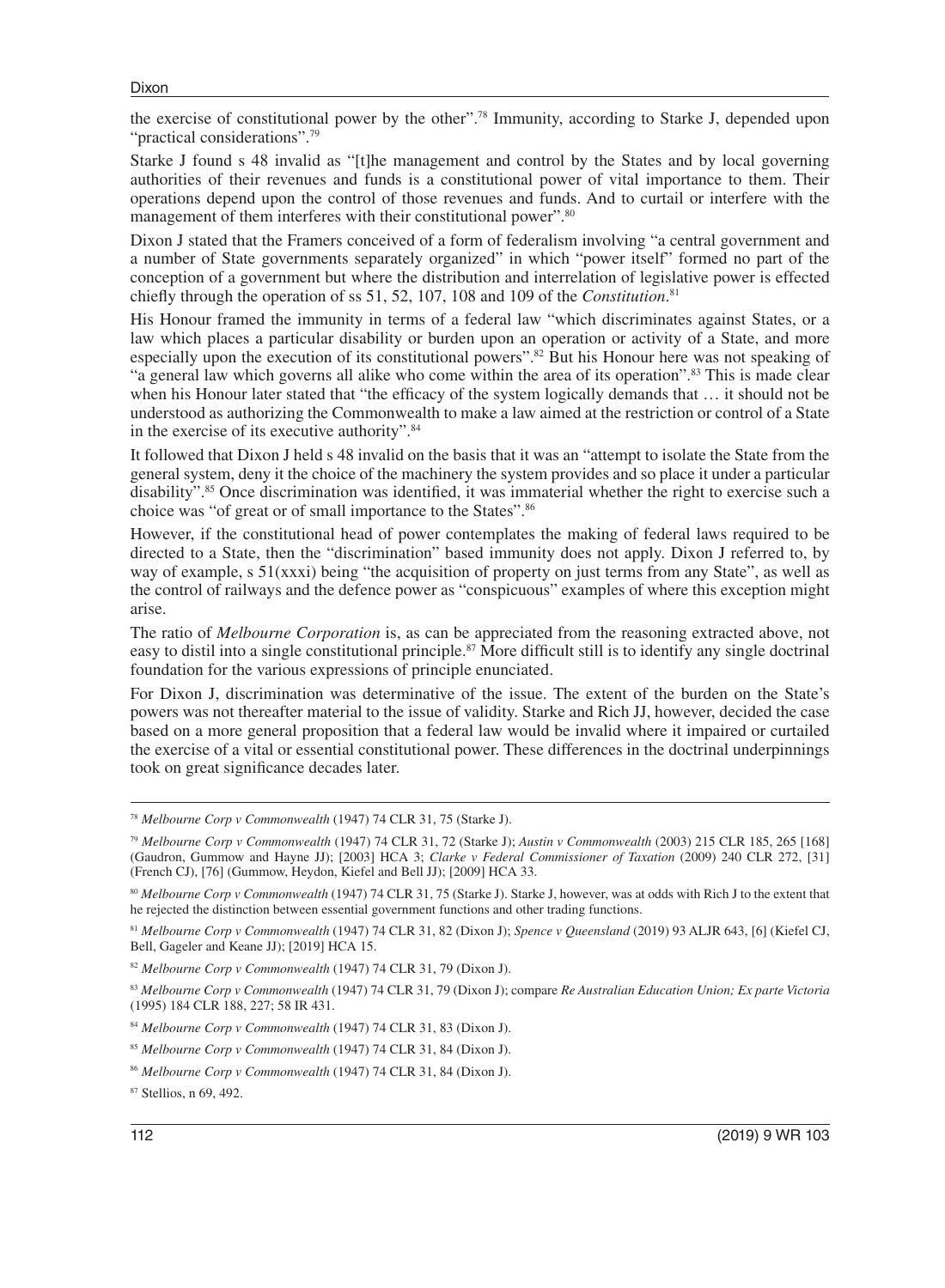#### **POST** *MELBOURNE CORPORATION***: TO** *QEC*

The basis of the decision in the *Melbourne Corporation* case has been accepted as one which turned on the discriminatory nature of the law being contrary to the implications derived from the federal system.<sup>88</sup> However, the precise limits of the prohibition had still not been formulated decades after *Melbourne Corporation* had been decided.89

In *Victoria v Commonwealth* (*Payroll Tax Case*),<sup>90</sup> the impugned Commonwealth tax was a law of general application that did not single out the States. The law was held to be valid as it did not "operate to interfere with a State carrying out its constitutional functions of government".<sup>91</sup>

In the *Commonwealth v Tasmania* (*Tasmanian Dam Case*),92 Tasmania argued that the *World Heritage (Western Tasmania Wilderness) Regulations 1983* (Cth) infringed the implied immunity as the Tasmanian Hydro-Electric Commission was prevented from building a dam upon land (being 11% of the State) that the Commonwealth had declared to be of national significance. Brennan J thought that the argument would have substance if it applied to "the building that housed the principal organs of the State".<sup>93</sup> However, the Commonwealth Act was upheld, as the "functioning – as distinct from the powers" of the organs of the State government were not relevantly diminished.94

Mason J, applying his formulation of the immunity from *Koowarta v Bjelke-Petersen*,<sup>95</sup> rejected a submission that "the prohibition strikes down a Commonwealth law which inhibits, impairs or curtails any governmental function of a State in a material way". His Honour identified that "what it does is to prohibit impairment of the capacity of the State to function as a government, rather than to prohibit interference with or impairment of any function which a State government undertakes".96 To fall foul of the prohibition, Mason J ventured that "it must emerge that there is a substantial interference with the State's capacity to govern, an interference which will threaten or endanger the continued functioning of the State as an essential constituent element in the federal system".97

A high hurdle was evidently set for establishing invalidity based on the implication designed to protect the structural integrity of the State components within the federal framework.

The first time that Commonwealth legislation was held to be invalid based on the doctrine of implied immunities since *Melbourne Corporation* occurred in the course of a major industrial dispute in the Queensland electricity industry.98 In *Queensland Electricity Commission v Commonwealth* (*QEC*),99 the Court was dealing with a dispute which had extended beyond the State, and where the Australian Council of Trade Unions had imposed blockades affecting air, sea, road and rail links into Queensland.<sup>100</sup>

<sup>95</sup> *Koowarta v Bjelke-Petersen* (1982) 153 CLR 168, 226 (Mason J).

<sup>88</sup> See, eg, *Victoria v Commonwealth* (1971) 122 CLR 353, 392 (Menzies J), 402 (Windeyer J), 406 (Walsh J), 422 (Gibbs J); *Austin v Commonwealth* (2003) 215 CLR 185, 258 [145] (Gaudron, Gummow and Hayne JJ); [2003] HCA 3.

<sup>89</sup> *Re Coldham; Ex parte Australian Social Welfare Union* (1983) 153 CLR 297, 313; 4 IR 188.

<sup>90</sup> *Victoria v Commonwealth* (1971) 122 CLR 353.

<sup>&</sup>lt;sup>91</sup> Victoria v Commonwealth (1971) 122 CLR 353, 392 (Menzies J); see also *State Chamber of Commerce & Industry v Commonwealth* (1987) 163 CLR 329.

<sup>92</sup> *Commonwealth v Tasmania* (1983) 158 CLR 1.

<sup>93</sup> *Commonwealth v Tasmania* (1983) 158 CLR 1, 214.

<sup>94</sup> See *Commonwealth v Tasmania* (1983) 158 CLR 1, 214 (Brennan J); see also 139–140 (Mason J), 254, 280–281 (Deane J).

<sup>96</sup> *Commonwealth v Tasmania* (1983) 158 CLR 1, 139 (Mason J).

<sup>97</sup> *Commonwealth v Tasmania* (1983) 158 CLR 1, 139 (Mason J).

<sup>98</sup> In *Australian Capital Television Pty Ltd v Commonwealth* (1992) 177 CLR 106 at least two justices found that the provisions of a Commonwealth Act which prohibited the broadcasting of political matters prior to a State election impermissibly burdened the State Government as the electoral system was a fundamental part of the machinery of state: 162–164 (Brennan CJ), 241–244 (McHugh J).

<sup>99</sup> *Queensland Electricity Commission v Commonwealth* (1985) 159 CLR 192; 11 IR 376.

<sup>100</sup> Chris Tappere, "Queensland Electricity Commission and Ors v Commonwealth of Australia" (1986) 16 *Federal Law Review* 305, 307.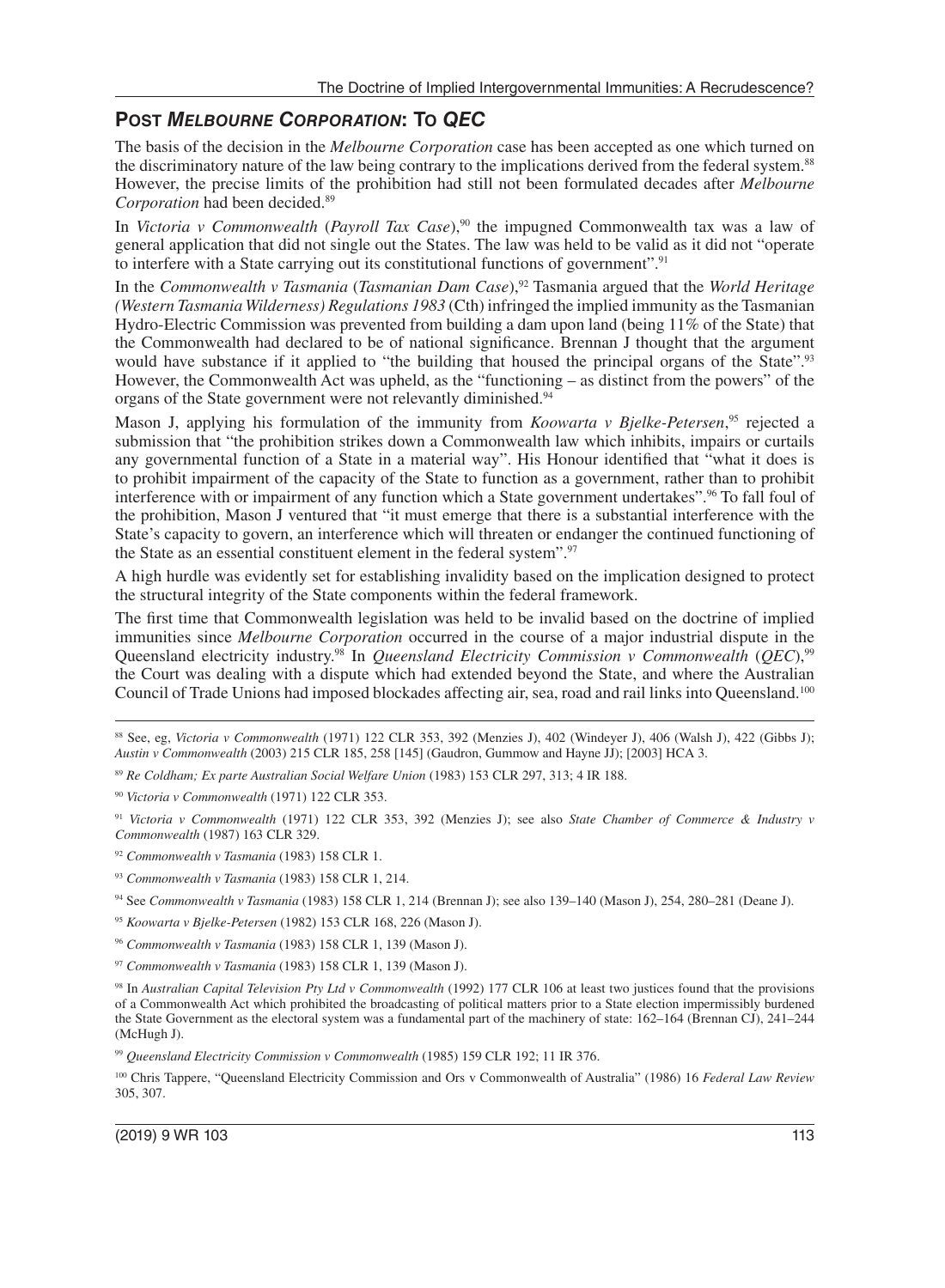```
Dixon
```
In an effort to quell the dispute, the Commonwealth enacted the *Conciliation and Arbitration (Electricity Industry*) Act 1985 (Cth) which singled out Queensland and imposed certain procedural requirements upon it designed to fast track the transition to a federal award for the State industry.

The Court in *QEC* held the Commonwealth Act to be invalid based on the doctrine of implied intergovernmental immunities.

Mason J identified a two-factor test emerging from the *Melbourne Corporation* case involving:

- (1) the prohibition against discrimination which involves the placing on the States of special burdens or disabilities; and
- (2) the prohibition against laws of general application which operate to destroy or curtail the continued existence of the States or their capacity to function as governments.<sup>101</sup>

The first limb of the test (discrimination) is derived from Dixon J's judgment in *Melbourne Corporation*. The second limb of the test (impairment) is based on the judgments of Rich and Starke JJ.102 The satisfaction of either of the two elements was sufficient to establish invalidity.

By contrast, Dawson J identified, as a "general proposition", the immunity in terms that "the Commonwealth Parliament cannot impair the capacity of the States to exercise for themselves their constitutional functions".103 His Honour found the Commonwealth Act invalid as it "reduced the range of choices available to the State" and so reduced its capacity to make its own decisions in the exercise of its governmental functions. Dawson J made it clear that this result might obtain as a result of a law of general application, although recognised that if singled out, a State's constitutional integrity would thereby be "impaired in a manner which the federal structure does not permit, regardless of the extent of the impairment".104

In both *Melbourne Corporation* and *QEC*, the federal laws were invalidated based on the first limb (discrimination), namely Dixon J's formulation. However, it should also be noted that, in each case, the burdens imposed by the federal Acts did not threaten the continued existence of the States.

In the case of *Melbourne Corporation*, the choice of banking with its preferred banker was removed from the City of Melbourne. Other than the removal of choice, there was nothing in the Commonwealth law that impacted on the ability of the State to carry out its banking functions.

In *QEC*, although the State of Queensland was subject to considerable industrial action at the time, the Commonwealth legislation was designed to facilitate the settlement of the dispute by the making of a federal award. It did so by imposing what might be described as certain procedural burdens on the State, namely to ensure that the industrial dispute could be dealt with expeditiously by a Full Bench of the federal Commission. However, there was nothing in the Commonwealth Act which could have been said to have posed an existential threat to the continued functioning of the State itself.

The two-limb formulation of the immunities doctrine favoured by Mason J in *QEC* was subsequently approved by a joint judgment of six in *Re Australian Education Union; Ex parte Victoria* (*Re AEU*) in 1995,105 and of five justices in *Victoria v Commonwealth* (*Industrial Relations Act Case*) a year later.106

In *Western Australia v Commonwealth* (*Native Title Act Case*),107 Western Australia challenged Commonwealth native title legislation on the basis of the impairment of the State's ability to control and regulate its land use. It was submitted by the State that Mason J's formulation in *QEC* "may not

<sup>101</sup> *Queensland Electricity Commission v Commonwealth* (1985) 159 CLR 192, 217 (Mason J); 11 IR 376.

<sup>102</sup> *Melbourne Corp v Commonwealth* (1947) 74 CLR 31, 66 (Rich J), 74 (Starke J).

<sup>103</sup> *Queensland Electricity Commission v Commonwealth* (1985) 159 CLR 192, 260 (Dawson J); 11 IR 376.

<sup>104</sup> *Queensland Electricity Commission v Commonwealth* (1985) 159 CLR 192, 262 (Dawson J); 11 IR 376.

<sup>105</sup> *Re Australian Education Union; Ex parte Victoria* (1995) 184 CLR 188, 231 (Mason CJ, Brennan, Deane, Toohey, Gaudron and McHugh JJ); 58 IR 431.

<sup>106</sup> *Victoria v Commonwealth* (1996) 187 CLR 416, 498 (Brennan CJ, Toohey, Gaudron, McHugh and Gummow JJ); 66 IR 392.

<sup>107</sup> *Western Australia v Commonwealth* (1995) 183 CLR 373.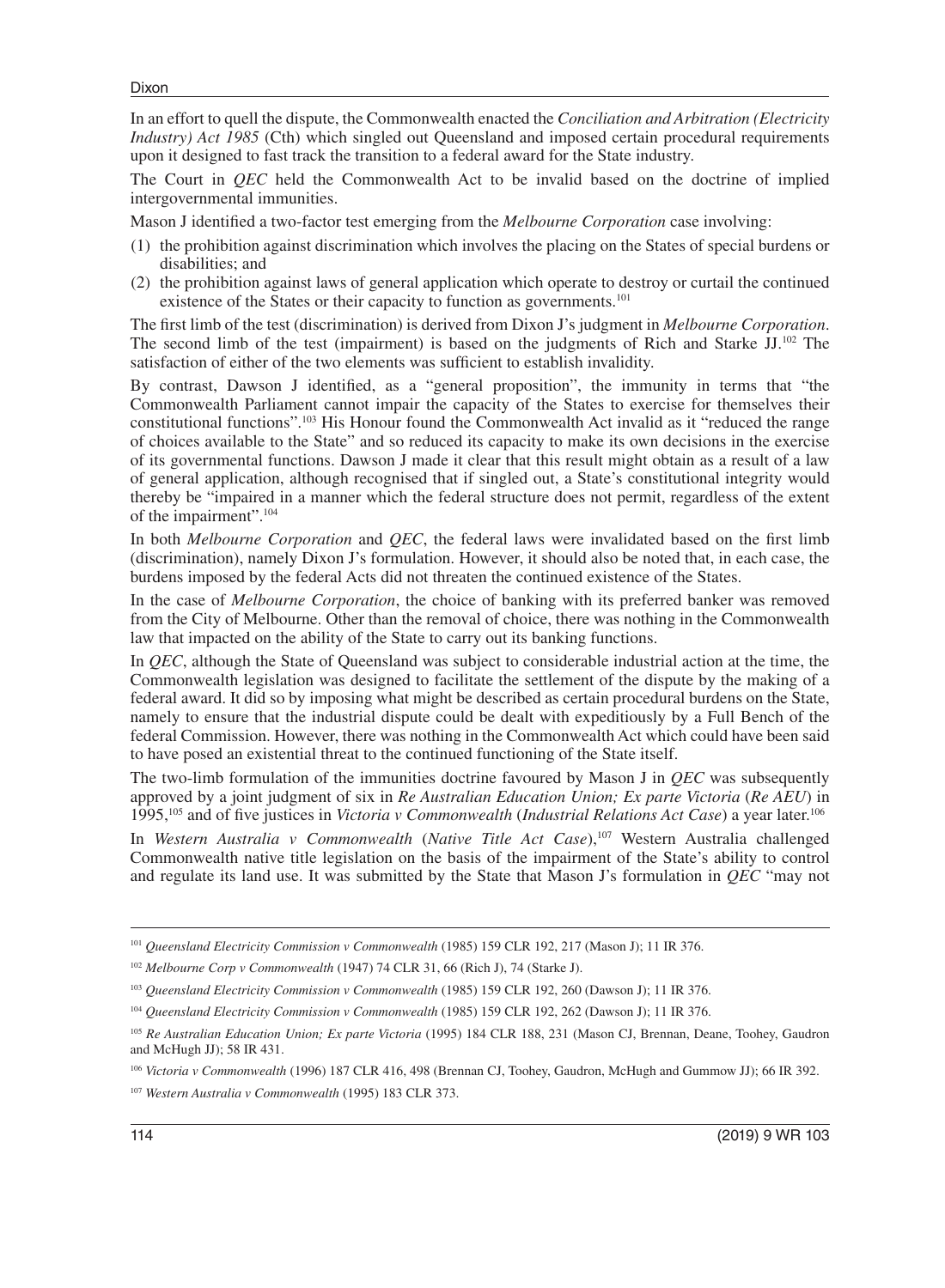comprehend the principle in its full width" whereas Dawson J's formulation suggested a principle "conferring on State functions a wider immunity from interference by Commonwealth power".108

As was the case in the *Tasmanian Dam Case*, the joint judgment in the *Native Title Act Case* rejected the plaintiff's claim of invalidity argument as the Commonwealth Act did not "purport to affect the machinery of government of the State".109 The constitution of the three branches of government was said to remain unimpaired.

## *RE AEU*

The first time Commonwealth legislation was invalidated based on the impairment limb was in *Re AEU*. 110

A number of federal awards were challenged which would have bound State public servants and government instrumentalities. The States contended that the implied limitation protected the integrity or autonomy of a State against federal award prescription that conditioned employment qualifications, eligibility and termination procedures.

The federal log of claims served included a demand that no employee could be terminated (by way of voluntary redundancy or otherwise) except with the consent of the union. This was held to be an impairment of the State's capacity to function as a government because it undermined the right of a State to determine "the number and identity of the persons whom it wishes to employ, the term of appointment of such persons and, as well, the number and identity of the persons whom it wishes to dismiss, with or without notice, from its employment on redundancy grounds".<sup>111</sup>

The High Court went on to find that another critical aspect of the State's capacity to function as a government was its ability to determine the terms and conditions upon which persons at "higher levels of government" (eg ministers, ministerial assistants, heads of department, parliamentary officers and judges) were engaged.<sup>112</sup>

The Court did not attempt to reconcile its decision in *Re AEU* with its decision in *State Chamber of Commerce & Industry v Commonwealth* (*Second Fringe Benefits Tax Case*).113 Recall that the majority in that case decided that, like income tax on salaries, a fringe benefits tax applied to the benefits given to those who occupied the essential organs of government, would not be invalid.<sup>114</sup>

## *UFU V CFA*

The issue of the implied immunity identified in *Re AEU* arose in *United Firefighters Union of Australia v Country Fire Authority* (*UFU v CFA*).115

The Country Fire Authority (CFA) and the United Firefighters Union (UFU) made an enterprise agreement in 2010 and had it approved under the *Fair Work Act 2009* (Cth). A clause within the agreement required the CFA to employ an additional 342 firefighters over a six-year period. The CFA did not comply with the recruitment requirements under the agreement and the UFU prosecuted it for breach.

<sup>108</sup> *Western Australia v Commonwealth* (1995) 183 CLR 373, 477.

<sup>109</sup> *Western Australia v Commonwealth* (1995) 183 CLR 373, 481 (Mason CJ, Brennan, Deane, Toohey, Gaudron and McHugh JJ).

<sup>110</sup> *Re Australian Education Union; Ex parte Victoria* (1995) 184 CLR 188; 58 IR 431.

<sup>111</sup> *Re Australian Education Union; Ex parte Victoria; Ex parte Victoria* (1995) 184 CLR 188, 232; 58 IR 431.

<sup>112</sup> *Western Australia v Commonwealth* (1995) 183 CLR 373, 233.

<sup>113</sup> *State Chamber of Commerce & Industry v Commonwealth* (1987) 163 CLR 329.

<sup>114</sup> Contrast the dissent of Brennan J in this respect: *State Chamber of Commerce & Industry v Commonwealth* (1987) 163 CLR 329, 362.

<sup>115</sup> *United Firefighters Union of Australia v Country Fire Authority* (2015) 228 FCR 497; 247 IR 167; [2015] FCAFC 1 (Perram, Robertson and Griffiths JJ).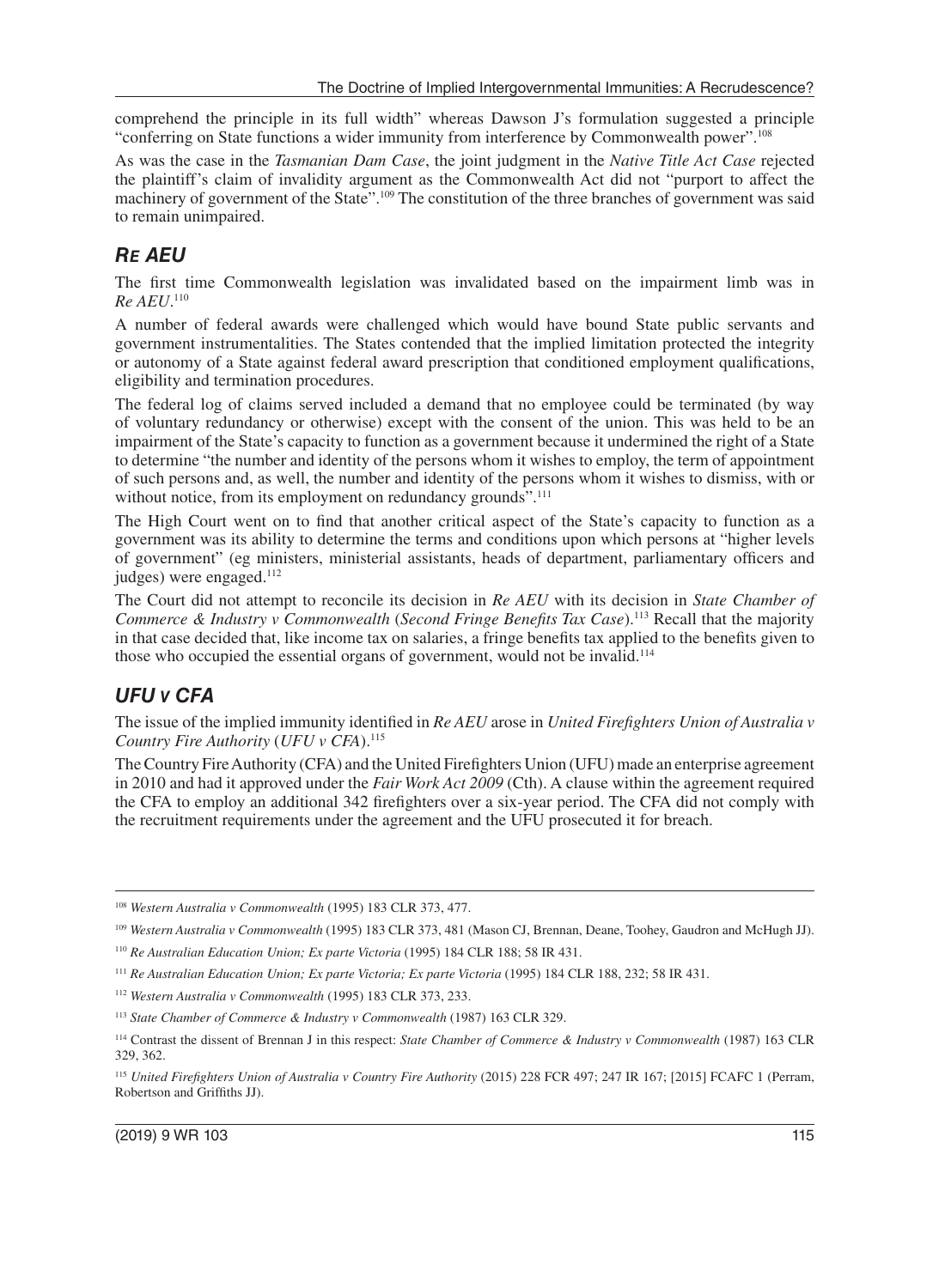The CFA defended the proceedings, contending that the relevant clause in the enterprise agreement was invalid on the basis of the *Melbourne Corporation* principle.116 Specifically, it was said to place a direct burden on the State's ability to determine the number of employees it engaged.

The UFU had submitted that the reasoning in *Re AEU* did not apply because, unlike the federal awards which were imposed upon the industry participants in *Re AEU*, the industrial instrument in this case was the product of agreement. It followed, on this submission, that there was no relevant "burden" on the State as the State had consented to the arrangements.<sup>117</sup>

Murphy J, at first instance, rejected that submission and held that the relevant clauses in the agreement offended the *Melbourne Corporation* principle.118

The Full Court of the Federal Court allowed the appeal on this point. The Full Court determined that the relevant question was whether the impugned provisions "imposed some special disability or burden on the exercise of the powers and fulfilment of the functions of the State of Victoria or the CFA, which curtailed the State's capacity to function as a government".<sup>119</sup>

The Court held that the impugned provisions did not offend the implied limitation "in circumstances where the CFA voluntarily agreed to make the enterprise agreement".<sup>120</sup> The Court, however, went on to say that the answer might have been different if, for example, the Union had taken protective industrial action to the point where the MFB was left "with no choice but to accede to the demands of the UFU"<sup>121</sup> as based on those facts it could not then be said that the agreement was involuntary.122

#### *NEW YORK V UNITED STATES*

The issue of whether a State can, through its consent, lose its ability to rely upon the doctrine of immunities was dealt with in *New York v United States*. 123

In the 1980s, Congress passed legislation to deal with the problem of radioactive waste, described by O'Connor J as "a crisis of national proportions". Following negotiations by the State Governors, various concessions were made by all sides in an effort to arrive at an acceptable compromise. The States with disposal sites for radioactive waste agreed to continue accepting waste for a period of time while other States developed their own waste programs.

In 1985, a federal Act sanctioned the settlement reached by the States. If a State failed to develop or secure access to a disposal site through a compact with other States by a certain date, it would be forced to accept legal ownership ("take-title") for all of its radioactive waste.

New York was a willing participant in the compromise reached and "reaped much benefit" from the arrangement. Despite this, New York failed to comply with its obligations by the deadline and challenged the Act.124

In a 6:3 decision, the US Supreme Court held that the take-title provision of the Act impermissibly "commandeered" the legislative processes of the States by directly compelling them to enact and enforce a federal regulatory program.

<sup>116</sup> Other clauses which prohibited redundancy and the like were challenged on the same ground.

<sup>117</sup> Relying upon *Victoria v Commonwealth* (1996) 187 CLR 416; 66 IR 392. The High Court in that case (Brennan CJ, Toohey, Gaudron, McHugh and Gummow JJ) read down certain provisions of the federal Act that operated "to prevent the States from determining for themselves any of those matters which were held in *Re Australian Education Union* to be beyond the legislative power of the Commonwealth" (503), however held that the agreement-making and certification provisions of the Act were valid in their entirety; compare *New York v United States*, 505 US 144 (1992).

<sup>118</sup> *United Firefighters Union of Australia v Country Fire Authority* (2014) 218 FCR 210, [133]; 240 IR 277; [2014] FCA 17.

<sup>119</sup> *United Firefighters Union of Australia v Country Fire Authority* (2015) 228 FCR 497, [239]; 247 IR 167; [2015] FCAFC 1.

<sup>&</sup>lt;sup>120</sup> *United Firefighters Union of Australia v Country Fire Authority* (2015) 228 FCR 497, [207]; 247 IR 167; [2015] FCAFC 1.

<sup>&</sup>lt;sup>121</sup> *United Firefighters Union of Australia v Country Fire Authority* (2015) 228 FCR 497, [210]; 247 IR 167; [2015] FCAFC 1.

<sup>122</sup> Compare *Parks Victoria v Australian Workers' Union* (2013) 65 AILR 101-843; 234 IR 242; [2013] FWCFB 950.

<sup>123</sup> *New York v United States*, 505 US 144 (1992).

<sup>124</sup> *New York v United States*, 505 US 144, 181 (1992).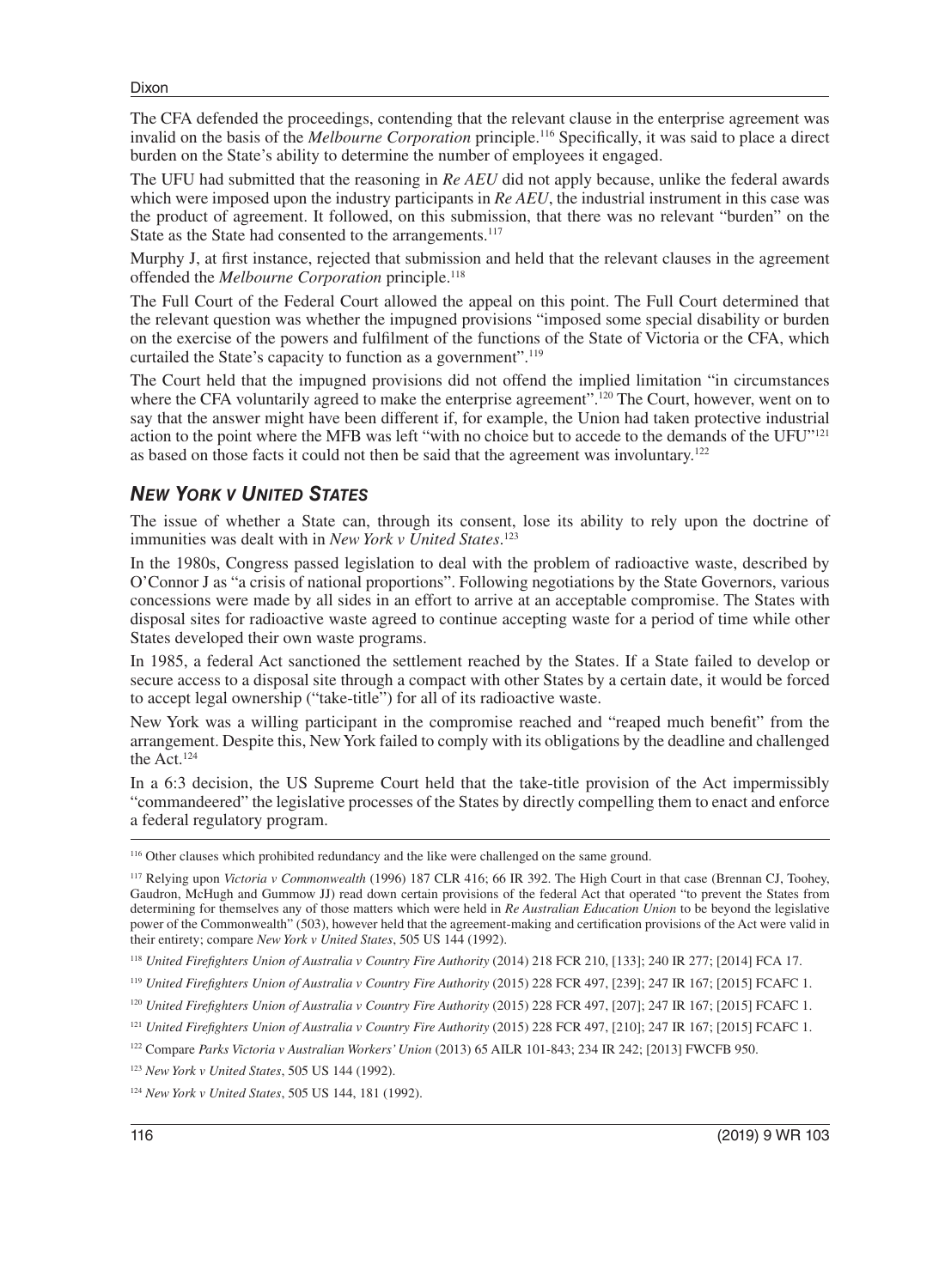The majority based its reasoning on the compact reached by the Framers at Philadelphia in 1787. O'Connor J, in her majority opinion, reasoned that the Constitutional Convention opted for a Constitution in which Congress would exercise its legislative authority directly over individuals rather than over States.<sup>125</sup>

This focus had important ramifications for accountability within a system of checks and balances. If the federal government legislates and overrides State law, it does so in full view of the public, and federal officials remain accountable. But where the federal government coerces the States to regulate, it is the State officials who will bear the brunt of public opprobrium for bad decisions, while the federal officials remain insulated from electoral ramifications. Accountability is thus diminished where there is federal coercion of the States.126

The majority held that State officials cannot therefore consent to the enlargement of the powers of Congress beyond those enumerated in the Constitution.

White J wrote the dissenting opinion.<sup>127</sup> He observed that Congress has acceded to the wishes of the States by permitting local decision-making rather than imposing a solution from Washington, and that New York itself supported the passage of the legislation and enacted State laws specifically to comply with the deadlines agreed upon by the States. This was co-operative federalism in action.

White J was therefore of the opinion that the "State should be estopped from asserting the unconstitutionality of a provision" that seeks merely to ensure that it lives up to its end of the bargain. A State could, accordingly, waive its right to immunity in the formation of an agreement.128

*New York v United States* was not cited in *UFU v CFA*.

#### *AUSTIN* **AND** *CLARKE*

In *Austin v Commonwealth* (*Austin*),129 a challenge was made to Commonwealth legislation which taxed the superannuation benefits of State judges.

A majority of the High Court held the legislation to be invalid on the basis that it burdened the operation and activities of the State. The decision fell squarely within the second exception found in *Re AEU* concerning the immunity from prescription of minimum conditions in relation to persons employed at high levels of government.

The federal legislation might also have been characterised as giving rise to a breach of the "discrimination limb" identified in *Melbourne Corporation* itself. However, the joint judgment purported to reject the two-limb characterisation identified by Mason J in  $QEC$ .<sup>130</sup> The basis upon which the joint judgment rejected the two-limb formulation was that the "discrimination" test had "proved insusceptible of precise formulation".131

The "new" test identified in the joint judgment involved an "assessment of the impact of particular laws by such criteria as "special burden" and "curtailment" of "capacity" of the States "to function as governments"".132 Gaudron, Gummow and Hayne JJ posited the essential question in all cases to be

<sup>125</sup> Thus, the Framers rejected William Paterson's New Jersey Plan in favour of Edmund Randolph and James Madison's Virginia Plan: *New York v United States*, 505 US 144, 164–165 (1992).

<sup>126</sup> *New York v United States*, 505 US 144, 168–169 (1992).

<sup>127</sup> Joined by Blackmun J and Stevens J.

<sup>128</sup> *New York v United States*, 505 US 144, 198–200 (1992); compare also *Brown v The Queen* (1986) 160 CLR 171 and *Singer v United States*, 380 US 24 (1965) on the issue of waiver of constitutional protections.

<sup>129</sup> *Austin v Commonwealth* (2003) 215 CLR 185; [2003] HCA 3.

<sup>130</sup> *Austin v Commonwealth* (2003) 215 CLR 185, [125] (Gaudron, Gummow and Hayne JJ); [2003] HCA 3; see also [24] (Gleeson CJ).

<sup>131</sup> *Austin v Commonwealth* (2003) 215 CLR 185, 258 [145] (Gaudron, Gummow and Hayne JJ); [2003] HCA 3; see also *Fortescue Metals Group Ltd v Commonwealth* (2013) 250 CLR 548, 610 [134] (Hayne, Bell and Keane JJ); [2013] HCA 34; *Spence v Queensland* (2019) 93 ALJR 643, [413] (Edelman J); [2019] HCA 15.

<sup>132</sup> *Austin v Commonwealth* (2003) 215 CLR 185, 249 [124] (Gaudron, Gummow and Hayne JJ); [2003] HCA 3.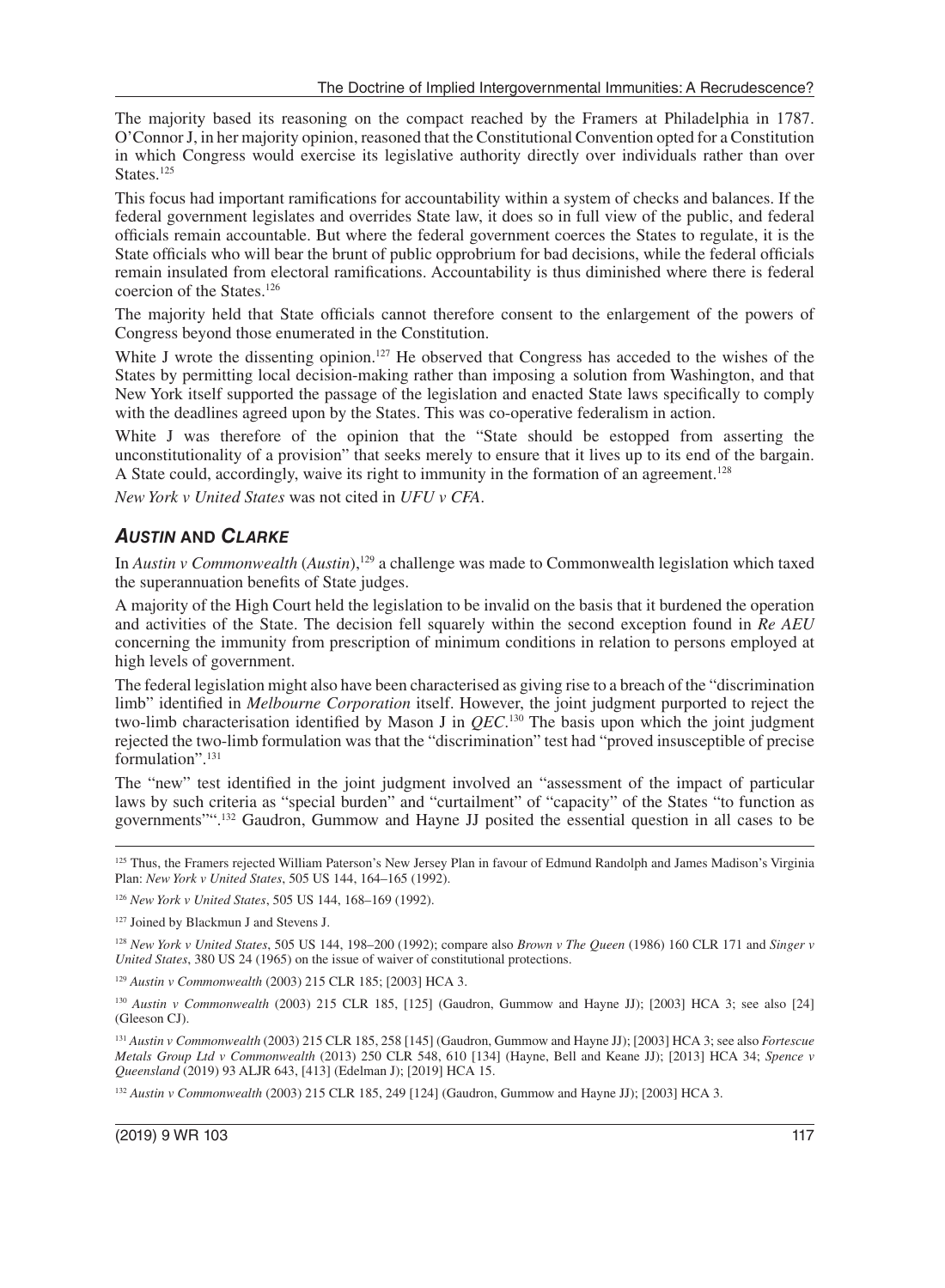```
Dixon
```
whether the law "restricts or burdens one or more of the States in the exercise of their constitutional powers".133

In *Austin*, it was found that the impact on the State's "freedom to select" the manner and method for discharge of its constitutional functions respecting the remuneration of its judges was a "sufficiently significant impairment" for the purposes of *Melbourne Corporation*. 134

In *Clarke v Federal Commissioner of Taxation* (*Clarke*),<sup>135</sup> the Superannuation Taxation Scheme was challenged in respect of a member of State Parliament. This time, all members of the Court endorsed the approach of the joint judgment in *Austin* and held that there is "but one limitation", namely, the "interference with or impairment of State functions".<sup>136</sup> Once again, there was criticism of the "identification of discrimination as a necessity to attract the *Melbourne Corporation* doctrine".137 The search for an appropriate comparator for the purposes of establishing discrimination had proven a difficult inquiry and was "apt to confuse".<sup>138</sup>

The Court in *Clarke* held that the law was invalid on the basis that "the State has no real choice but to adopt a method of providing retirement benefits that will enable parliamentarians to meet the tax liability specially imposed on them".<sup>139</sup>

In both *Austin* and *Clarke*, the superannuation tax applied to high income members of certain superannuation funds and so could not be characterised as a law of general application. However, the vice of the Commonwealth law in each case was in its impact upon the capacity of a State to secure the terms of its relationships with its judiciary and legislature as branches of the government of that State. The relevant inquiry into establishing impact turned upon "matters of evaluation and degree".<sup>140</sup>

The consolidation of the two limbs into a single test, at first blush appears to fundamentally alter the nature of the immunity. It will be recalled that in both *Melbourne Corporation* and *QEC*, the burdens were discriminatory, but did not rise to the level of being impairments on the capacity of the States to function as governments. According to Dixon J, the "discrimination" limb did not require any material burden in order for it to be made out. The diminution of this element of the doctrine in the subsequent recensions of the test might be thought to raise the bar for States seeking to impugn intrusive Commonwealth legislation.

At the same time, however, the second limb (impairment) appears to have been reformulated into a more facile test to establish immunity from Commonwealth legislation. Kirby J in *Austin* dissented on the basis that the legislation fell "far short of impairing, in a substantial degree, the State's capacity to function as an independent constitutional entity".<sup>141</sup> That is, his Honour had understood the curtailment element of the doctrine to require something akin to what Mason J had formulated, namely that the federal law "threaten or endanger the continued functioning of the State as an essential constituent element in the federal system".<sup>142</sup>

<sup>133</sup> *Austin v Commonwealth* (2003) 215 CLR 185, 258 [143]; [2003] HCA 3; see also, 301 [281] (Kirby J).

<sup>134</sup> *Austin v Commonwealth* (2003) 215 CLR 185, [165] (Gaudron, Gummow and Hayne JJ); [2003] HCA 3.

<sup>135</sup> *Clarke v Federal Commissioner of Taxation* (2009) 240 CLR 272; [2009] HCA 33.

<sup>136</sup> *Clarke v Federal Commissioner of Taxation* (2009) 240 CLR 272, 306 [65]; [2009] HCA 33; also expressed as the "curtailment or interference with the exercise of State constitutional power": 309 [76].

<sup>137</sup> *Clarke v Federal Commissioner of Taxation* (2009) 240 CLR 272, 306 [65] (Gummow, Heydon, Kiefel and Bell JJ); [2009] HCA 33.

<sup>138</sup> *Clarke v Federal Commissioner of Taxation* (2009) 240 CLR 272, 306 [65]; [2009] HCA 33.

<sup>&</sup>lt;sup>139</sup> Clarke v Federal Commissioner of Taxation (2009) 240 CLR 272, [72] (Gummow, Heydon, Kiefel and Bell JJ), [101] (Hayne J); [2009] HCA 33. French CJ who, while approving of the single characterisation of the immunity, set out a multi-factorial assessment involving six factors to be taken into account, the first of which was whether "the law in question singles out one or more of the States and imposes a special burden or disability on them which is not imposed on persons generally": 299 [34].

<sup>140</sup> *Austin v Commonwealth* (2003) 215 CLR 185, [124] (Gaudron, Gummow and Hayne JJ); [2003] HCA 3; *Clarke v Federal Commissioner of Taxation* (2009) 240 CLR 272, [65]–[66] (Gummow, Heydon, Kiefel and Bell JJ), [93] (Hayne J); [2009] HCA 33.

<sup>141</sup> *Clarke v Federal Commissioner of Taxation* (2009) 240 CLR 272, [299] (Kirby J); [2009] HCA 33.

<sup>142</sup> *Commonwealth v Tasmania* (1983) 158 CLR 1, 492 (Mason J).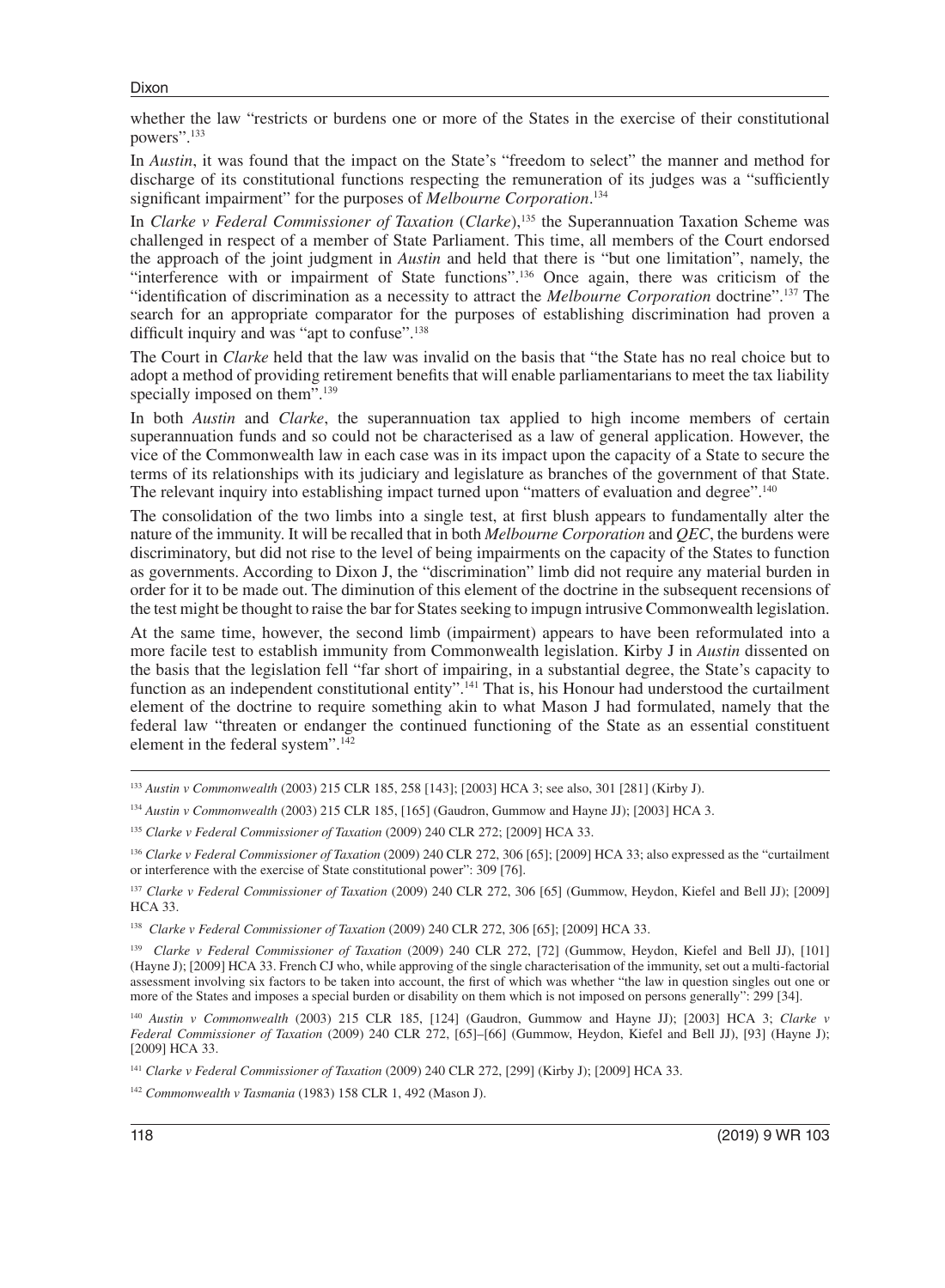The curtailment test was now focused, not on the continued existence of the State itself, but on whether there has been significant interference with the exercise of a State constitutional power. That is, it was the doctrinal formulations of Starke J in *Melbourne Corporation* and Dawson J in *QEC* that underpinned the ratios in *Austin* and *Clarke*. In each case, the removal of relevant choice by the federal legislation was found to have impaired the States' ability to attract and retain appropriate people. This proved determinative of the outcomes.

#### *FORTESCUE* **AND** *SPENCE*

In *Fortescue Metals Group Ltd v The Commonwealth* (*Fortescue*),<sup>143</sup> the Commonwealth's Minerals Resource Rent Tax was challenged on the basis that it impermissibly imposed a tax calculated at a rate that differed from State to State, and interfered with the States' management of the mineral resources under their control by neutralising the States' ability to effect a reduction in the States' royalty rates and thereby attract mining activity.

The joint judgment referred to the warning in *Austin* concerning Mason J's exposition of "the fundamental constitutional conception which underlies the prohibition against discrimination".144 The plurality then said "[i]t remains important, however, to recognise how that fundamental constitutional conception has been applied in earlier decisions of this Court". Reference was then made to *Re AEU*, *QEC*, the *Payroll Tax Case*, and *Melbourne Corporation* itself.

The plurality characterised *Austin* and *Clarke* as being cases which fell within *Re AEU*, but also as cases which involved legislation "aimed at" the States.<sup>145</sup> That is, the High Court considered discrimination as a basis of establishing immunity, and found that none existed. It also found that the tax did not impose any special burden or disability on the exercise of powers and fulfilment of functions of the States which curtailed their capacity to function as governments.<sup>146</sup>

In *Spence v Queensland* (*Spence*), the Court was faced with reciprocal challenges to State and federal legislation, each directed at regulating electoral donations.<sup>147</sup>

On 21 May 2018, the Queensland Parliament passed amendments to the *Electoral Act 1992* (Qld) which prohibited property developers making political donations.148 Within two months of the commencement of the Qld amendments, the Commonwealth inserted s 302CA into the *Commonwealth Electoral Act 1918* (Cth) as an attempt to legalise donations to political parties where the purpose of the donation (ie whether it is for State or federal electoral purposes) was not expressly clarified at the time of making the gift.149

The plaintiff sought to impugn Queensland's electoral laws on the basis that they impermissibly intruded upon an exclusive power of the Commonwealth Parliament to regulate federal elections, and thereby offended a "reverse *Melbourne Corporation*" immunity.

The State of Queensland contended that the Commonwealth amendment was invalid as offending the *Melbourne Corporation* principle as applied to the State.

The case was decided in a 4:3 judgment. The majority held that the Commonwealth electoral law was beyond power, and so it was not necessary to determine whether it was invalid by reference to *Melbourne Corporation*. 150

<sup>143</sup> *Fortescue Metals Group Ltd v Commonwealth* (2013) 250 CLR 548; [2013] HCA 34.

<sup>144</sup> *Fortescue Metals Group Ltd v Commonwealth* (2013) 250 CLR 548, [134] (Hayne, Bell and Keane JJ, with whom French CJ, Crennan J and Kiefel J each agreed); [2013] HCA 34.

<sup>145</sup> *Fortescue Metals Group Ltd v Commonwealth* (2013) 250 CLR 548, 610 [135]–[137] (Hayne, Bell and Keane JJ); [2013] HCA 34.

<sup>146</sup> *Fortescue Metals Group Ltd v Commonwealth* (2013) 250 CLR 548, [137] (Hayne, Bell and Keane JJ); [2013] HCA 34.

<sup>147</sup> *Spence v Queensland* (2019) 93 ALJR 643; [2019] HCA 15.

<sup>148</sup> The *Local Government Electoral (Implementing Stage 1 of Belcarra) and Other Legislation Amendment Act 2018* (Qld) amended the *Electoral Act 1992* (Qld) and the *Local Government Electoral Act 2011* (Qld) (Qld amendments). The Qld amendments were in materially the same form as those upheld in *McCloy v New South Wales* (2015) 257 CLR 178; [2015] HCA 34.

<sup>&</sup>lt;sup>149</sup> "Commonwealth amendment".

<sup>150</sup> *Spence v Queensland* (2019) 93 ALJR 643, [84] (Kiefel CJ, Bell, Gageler and Keane JJ); [2019] HCA 15.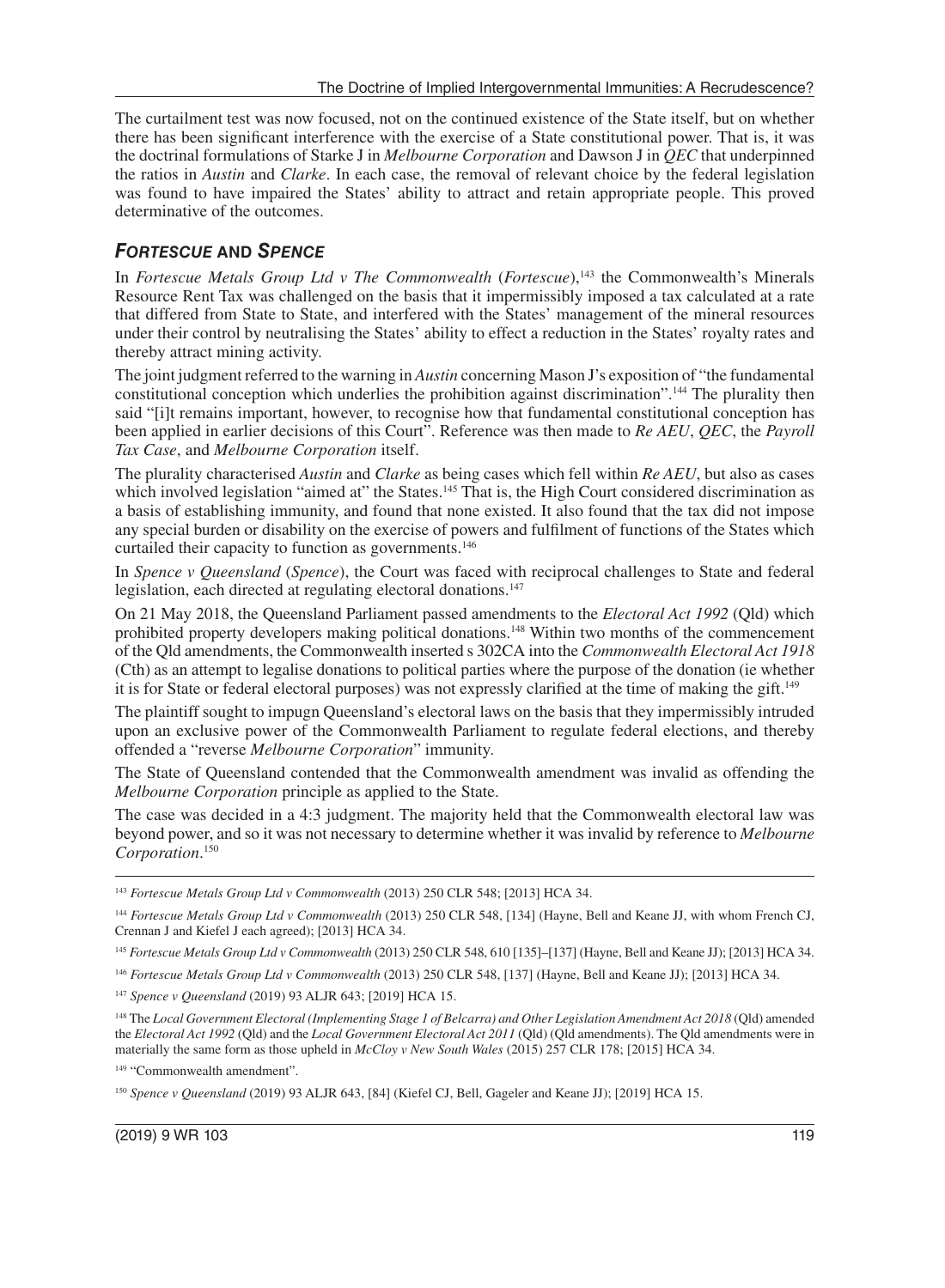However, the majority had to contend with the second contention, namely whether the State electoral laws breached a "reverse *Melbourne Corporation*" immunity.

#### **THE COMMONWEALTH'S IMMUNITY FROM STATE LAWS**

In *Pirrie v McFarlane*,<sup>151</sup> it was held that that members of the Commonwealth Armed Forces were subject to State laws regulating driving licences notwithstanding the Commonwealth officer was driving a car without a licence in the course of his duties.152

Knox CJ reasoned that the Commonwealth had the ability to protect itself from State laws if it chose to do so (ie by utilising s 109 of the *Constitution*).<sup>153</sup> Starke  $\hat{J}$  also upheld the State law on the basis that it was "not aimed particularly at the Defence Forces" and because the Commonwealth had ample legislative power to maintain its Forces free from any inconvenient legislation of the States.<sup>154</sup>

In *West v Commissioner of Taxation* (NSW),<sup>155</sup> the Court held that a State could tax the pension of a retired federal public servant. Once again, the various judgments focused on the ability of the Commonwealth to shield itself and its employees from State taxation if it so wished.

In *Uther v Federal Commissioner of Taxation* (*Uther*),<sup>156</sup> a majority of the Court decided that the State could limit the Commonwealth prerogative right to priority payment in the case of a liquidation. Dixon J dissented in *Uther* on the basis that it was beyond the competence of the State to abrogate the Commonwealth's priority. Dixon J rejected s 107 of the *Constitution* as establishing any foundation for the majority's reasoning, arguing that, at the instant the Colonies became States upon Federation, they had no power to regulate the relations between the Commonwealth and its subjects because "it formed no part of the old colonial power".157

In *City of Essendon v Criterion Theatres Ltd*,<sup>158</sup> the issue was whether the Commonwealth was liable to municipal rates in respect of premises which were taken over and occupied by the Commonwealth Defence Forces. Dixon J held that "the State may not levy a tax directly upon the Commonwealth in respect of the execution of its duties or the exercise of its functions".159 As the Defence Forces were temporary occupants of the properties, the tax was not technically in violation of s 114 of the *Constitution*.

This, however, raises the issue of whether the doctrine of Commonwealth immunity developed by Dixon J could be said to conform with the spirit of the federal *Constitution* which at one level purports to recognise an immunity from taxation in s 114, but upon a strict reading applies the reciprocal immunities to "property" only.160

Dixon J, although the sole dissentient in *Uther*, carried the day when the issue of Commonwealth priority in liquidation came before the High Court in *Commonwealth v Cigamatic Pty Ltd (in liq)* (*Cigamatic*).161 The Court held that a State law could not abrogate a Commonwealth prerogative claim.

<sup>151</sup> *Pirrie v McFarlane* (1925) 36 CLR 170.

<sup>&</sup>lt;sup>152</sup> The US Supreme Court had held, on the same facts, that the States had no power to regulate the activities of federal officers in this respect: *Johnson v Maryland*, 254 US 51 (1920).

<sup>153</sup> *Pirrie v McFarlane* (1925) 36 CLR 170, 184.

<sup>154</sup> *Pirrie v McFarlane* (1925) 36 CLR 170, 228–229.

<sup>155</sup> *West v Commissioner of Taxation (NSW)* (1937) 56 CLR 657.

<sup>156</sup> *Uther v Federal Commissioner of Taxation* (1947) 74 CLR 508.

<sup>157</sup> *Uther v Federal Commissioner of Taxation* (1947) 74 CLR 508, 530–531.

<sup>158</sup> *City of Essendon v Criterion Theatres Ltd* (1947) 74 CLR 1.

<sup>159</sup> *City of Essendon v Criterion Theatres Ltd* (1947) 74 CLR 1, 17.

<sup>160</sup> See Jeremy Kirk, "Constitutional Implications (I): Nature, Legitimacy, Classification, Examples" (2000) 24(3) *Melbourne University Law Review* 645.

<sup>161</sup> *Commonwealth v Cigamatic Pty Ltd (in liq)* (1962) 108 CLR 372.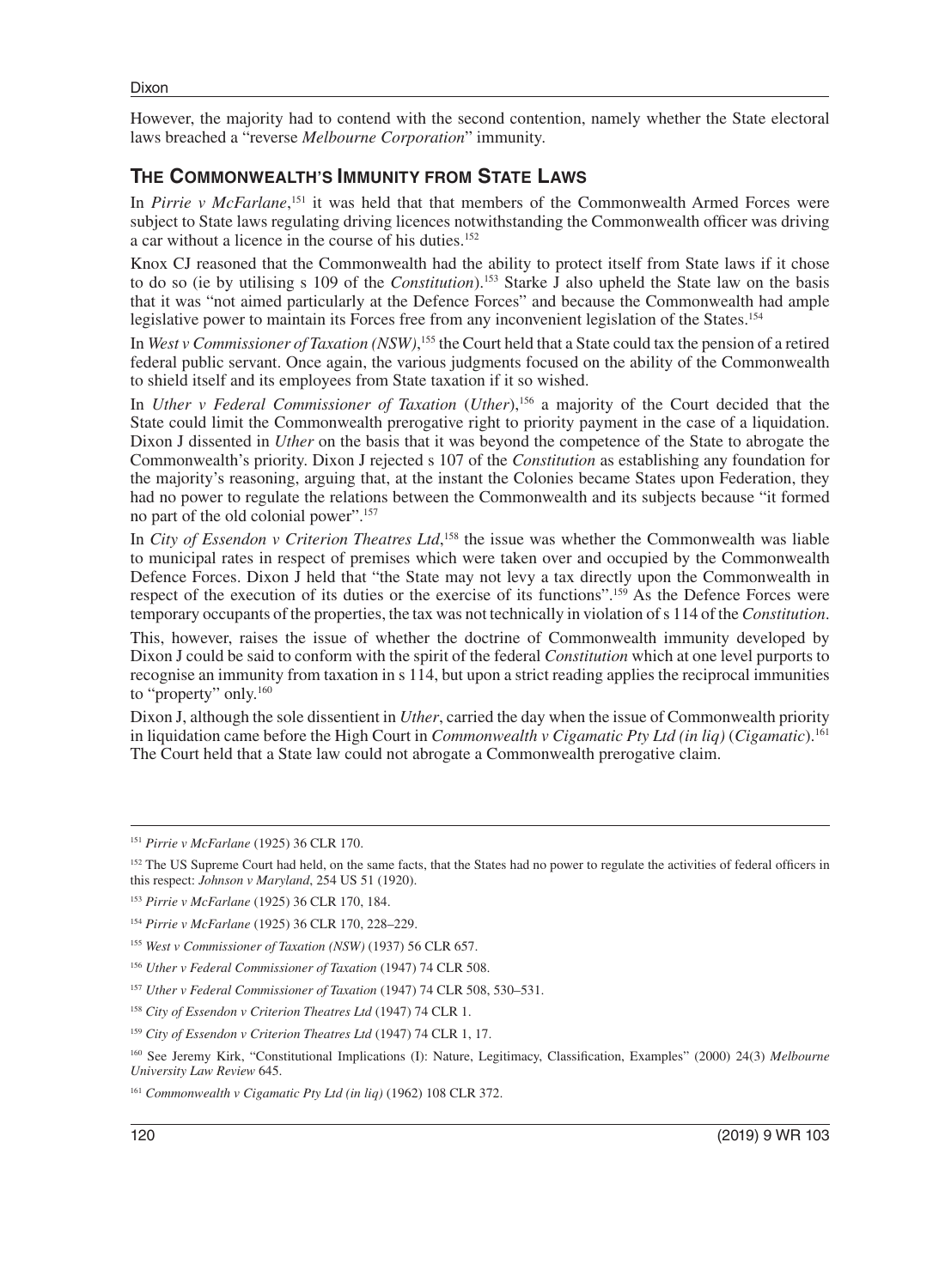Dixon CJ rejected the notion that *Cigamatic* was merely the reflection of the application of the *Melbourne Corporation* principle in reverse.<sup>162</sup> To Dixon CJ, what was important was the absence of State legislative power and not any implication derived from the federal nature of the *Constitution*.

The *Cigamatic* doctrine of implied Commonwealth immunity from State legislation was revisited in *Re Residential Tenancies Tribunal (NSW) and Henderson; Ex parte Defence Housing Authority* (*Re Residential Tenancies Tribunal*).163 In that case, the Defence Housing Authority leased property for Defence personnel.164 The owners of properties leased by the Authority sought to exercise rights to inspect premises pursuant to orders made by the Residential Tenancies Tribunal of New South Wales. The Authority maintained that it was not bound by orders of a State Tribunal on the basis of the *Cigamatic* immunity. A majority of the Court held that the Authority was subject to the orders of the Tribunal. In doing so, the majority purported to apply the doctrine from *Cigamatic*. 165

Brennan CJ in *Re Residential Tenancies Tribunal* adopted a similar approach to Dixon CJ in confining the *Melbourne Corporation* principle to a constraint upon Commonwealth legislative power.166 This approach, however, is to be contrasted with the approaches of, for example, Dawson, Toohey and Gaudron JJ. Their Honours employed the language of *Melbourne Corporation* when attempting to assign a foundation to the *Cigamatic* doctrine.167

In Dixon J's analysis in *Uther* and later in *Cigamatic*, the federal system "is necessarily a dual system" in which "you do not expect to find either government legislating for the other. But supremacy, where it exists, belongs to the Commonwealth, not the States".168

Although couched in the language suggestive of a lack of State power to enact laws that impermissibly burden the Commonwealth, a clear majority of the Court in *Spence* found that there is indeed a "reverse" *Melbourne Corporation* immunity available to the federal government.

The majority in *Spence* ultimately held that the Commonwealth amendment was not a law supported by a relevant head of constitutional power and therefore was wholly invalid. It was characterised as a law purporting to confer immunity from the consequences of State electoral laws which had no relevant connection with federal elections.169 By contrast, the State's regulation activities were said to fall within "the heartland of State legislative power".<sup>170</sup>

It was submitted by the States that the operation of s 109 of the *Constitution* meant there was no need for the Commonwealth to be protected by an implied immunity from interference by State law. The majority recognised that, in practical terms, there is more scope for a Commonwealth law to interfere with operations of the government of a State than there is for a State law to interfere with operations of the government of the Commonwealth because of s 109.171 However, without reference to the majority judgments in *Pirrie v McFarlane*, the majority found that "[t]he reciprocal operation of the

<sup>166</sup> Re Residential Tenancies Tribunal (NSW) and Henderson; Ex parte Defence Housing Authority (1997) 190 CLR 410, 425; Brennan J's approach was criticised in *Spence v Queensland* (2019) 93 ALJR 643, [101] (Kiefel CJ, Bell, Gageler and Keane JJ), [308] (Edelman J); [2019] HCA 15; see also Anne Twomey, "Federal Limitations on the Legislative Power of the States and the Commonwealth to Bind One Another" (2003) 31(3) *Federal Law Review* 507.

<sup>162</sup> *Commonwealth v Cigamatic Pty Ltd (in liq)* (1962) 108 CLR 372, 378.

<sup>163</sup> *Re Residential Tenancies Tribunal (NSW) and Henderson; Ex parte Defence Housing Authority* (1997) 190 CLR 410.

<sup>&</sup>lt;sup>164</sup> "the Authority".

<sup>165</sup> However, reformulated in the sense that a distinction was drawn between the "capacities" of the federal executive government and "exercise" of those capacities: *Re Residential Tenancies Tribunal (NSW) and Henderson; Ex parte Defence Housing Authority* (1997) 190 CLR 410, 438–439 (Dawson, Toohey and Gaudron JJ).

<sup>167</sup> *Re Residential Tenancies Tribunal (NSW) and Henderson; Ex parte Defence Housing Authority* (1997) 190 CLR 410, 443.

<sup>168</sup> *Uther v Federal Commissioner of Taxation* (1947) 74 CLR 508, 529; see also *City of Essendon v Criterion Theatres Ltd* (1947) 74 CLR 1, 22 (Dixon J).

<sup>169</sup> *Spence v Queensland* (2019) 93 ALJR 643, [82]; [2019] HCA 15.

<sup>170</sup> *Spence v Queensland* (2019) 93 ALJR 643, [80]; [2019] HCA 15.

<sup>171</sup> *Spence v Queensland* (2019) 93 ALJR 643, [103] (Kiefel CJ, Bell, Gageler and Keane JJ); [2019] HCA 15.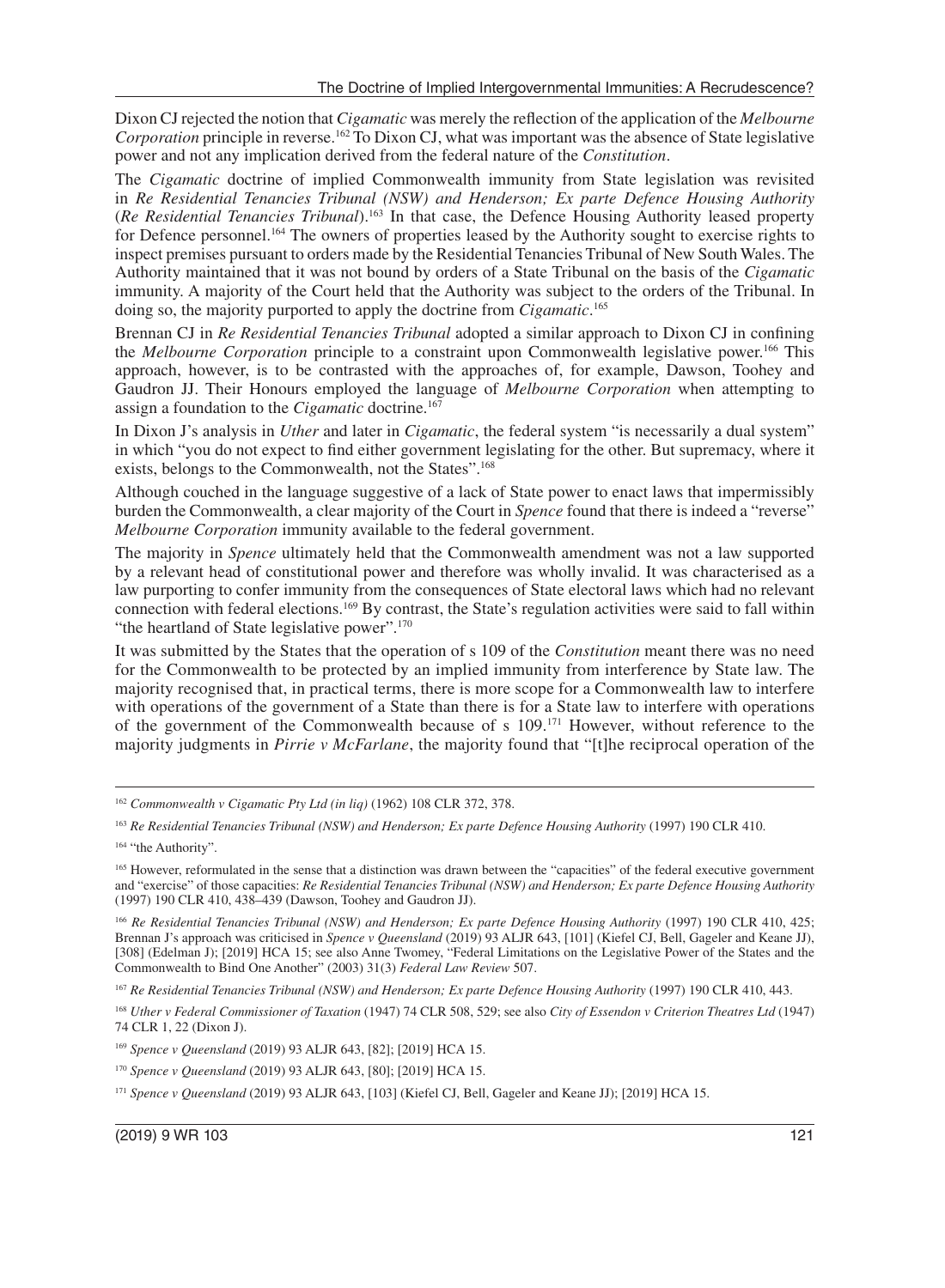Dixon

structural implication is not displaced merely because s 109 allows a Commonwealth law to be used as a shield".172

The majority found that the Qld amendments did not impose a special disability or burden on the Commonwealth as they did not deny to the Commonwealth the capacity to regulate its own elections. The most that could be said of the Qld amendments was that they denied to some participants in the federal electoral processes a source of funds that would otherwise be available.173

In language consistent with that employed in *Fortescue*, the majority found that the State laws were "not directed to the Commonwealth" and they did "not impose a special disability or burden on the Commonwealth".174

Gordon J thought it "unnecessary to decide whether a reverse *Melbourne Corporation* principle exists, beyond that identified in *Commonwealth v Cigamatic Pty Ltd (In liq)*" as any such doctrine "would not be infringed by prohibition of a limited class of political donations" as the prohibition was not "directed at the Commonwealth" nor did it impose any "special disability or burden on the exercise of powers and fulfilment of functions which curtails the Commonwealth's capacity to function".<sup>175</sup>

Edelman J would have found the Commonwealth amendments valid. However, his Honour, like the majority, found "a symmetrical application of the implication" such that the *Melbourne Corporation* principle also applied in reverse.<sup>176</sup>

After setting out the various formulations of the *Melbourne Corporation* principle, Edelman J stated that they could be "reduced to a consideration of the magnitude of the burden upon the other polity's capacity to function as a government. That assessment is one of 'evaluation and degree'".177

Various factors were identified including whether the law was "targeted at the other polity and the more essential the governmental function that it curtails is to that other polity".178 Edelman J held that the burden of the provisions of the Queensland amendments upon the Commonwealth was not significant, and the interference was not "specifically targeted" at the Commonwealth.<sup>179</sup>

It follows that five justices in *Spence* identified a structural implication derived from the *Constitution* characterised as a "reverse-*Melbourne Corporation* principle", but that it did not avail the plaintiff or the Commonwealth in impugning the Queensland electoral laws.

#### **CONCLUSION**

The *Engineers' Case* "exploded and unambiguously rejected" the doctrines of "reserved powers" and of "implied immunities" which endured in the first two decades following Federation.<sup>180</sup>

The doctrine of implied immunities has undergone a revival since the *Engineers' Case* was decided. Not long after *Engineers*, Dixon J began to make inroads into the literalist approach confirmed in 1920.<sup>181</sup>

<sup>172</sup> *Spence v Queensland* (2019) 93 ALJR 643, [103] (Kiefel CJ, Bell, Gageler and Keane JJ); [2019] HCA 15.

<sup>173</sup> *Spence v Queensland* (2019) 93 ALJR 643, [109]; [2019] HCA 15.

<sup>176</sup> *Spence v Queensland* (2019) 93 ALJR 643, [309] (Edelman J); [2019] HCA 15.

<sup>179</sup> *Spence v Queensland* (2019) 93 ALJR 643, [317] (Edelman J); [2019] HCA 15.

<sup>174</sup> *Spence v Queensland* (2019) 93 ALJR 643, [109] (Kiefel CJ, Bell, Gageler and Keane JJ); [2019] HCA 15.

<sup>175</sup> *Spence v Queensland* (2019) 93 ALJR 643, [266] (Gordon J); [2019] HCA 15; Nettle J did not deal with the issue.

<sup>177</sup> *Spence v Queensland* (2019) 93 ALJR 643, [314] (Edelman J), [2019] HCA 15.

<sup>178</sup> *Spence v Queensland* (2019) 93 ALJR 643, [314] (Edelman J); [2019] HCA 15.

<sup>180</sup> *Strickland v Rocla Concrete Pipes Pty Ltd* (1971) 124 CLR 468, 485.

<sup>181</sup> *Spence v Queensland* (2019) 93 ALJR 643, [276] (Edelman J); [2019] HCA 15.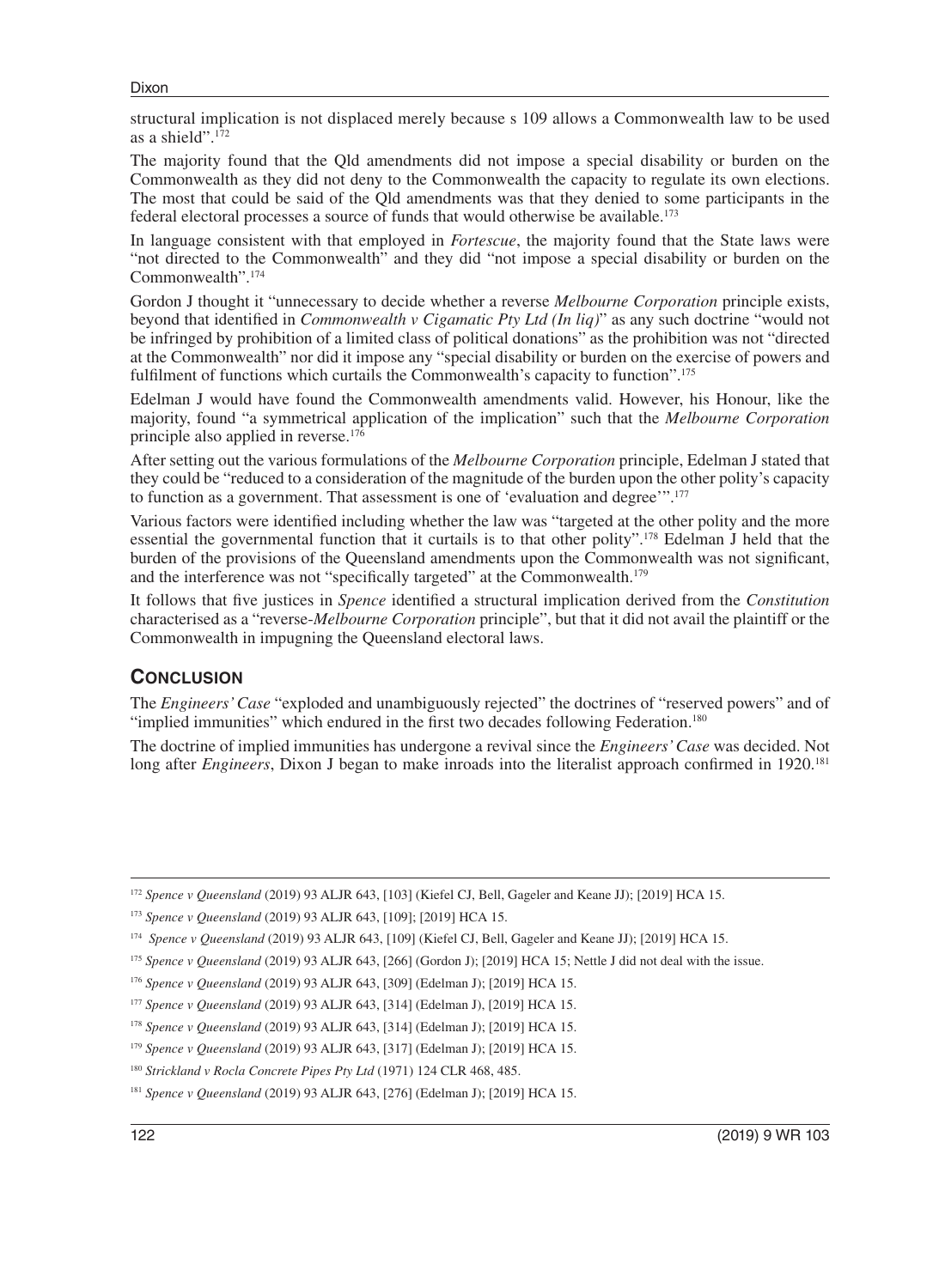He did so on the basis that "strict and complete legalism"182 did not foreclose the use to be made of implications derived from the constitutional text and its structure.<sup>183</sup>

A clear majority of the members of High Court have now confirmed the existence of both a *Melbourne Corporation* implied immunity applicable to laws of the Commonwealth, as well as the reverse doctrine applicable to invalidate laws of the States. No doubt attuned to the fact that the existence of reciprocal immunities might be thought to be recrudescent pre-*Engineers* heresies,<sup>184</sup> the majority stated that "[n] o return to extreme and discredited notions of inter-governmental immunity" was involved in recognising that the Commonwealth and the States reciprocally have the benefit of the structural implication recognised in *Melbourne Corporation*. 185

What is left, however, is arguably a doctrine of reciprocal immunities with uncertain doctrinal foundations.

In the case of State immunity from Commonwealth interference, the possible doctrinal justifications on the road to the present formulation appear to be manifold. Following *Melbourne Corporation*, focus was centred around Dixon J's formulation with discrimination alone being recognised as a ground for invalidity. Discrimination was applied to invalidate a Commonwealth law in *QEC* and accordingly featured in Mason J's two-limbed characterisation of the principle.

In the years that followed *QEC*, there was a shift away from Dixon J's formulation and towards that of Starke J's in *Melbourne Corporation*. This in turn involved a move away from Mason J's characterisation in *QEC* and instead centred on Dawson J's single limb test in *QEC*, which embraced Starke J's original exposition.186 McHugh J in *Austin* objected to the abandonment of Mason J's two-limbed formulation in *QEC* on the grounds that it "may lead to unforeseen problems in an area that is vague and difficult to apply".187

The reframed doctrine as expounded in *Austin* arguably set the bar at a level beyond that which the legislation in either *Melbourne Corporation* or *QEC* was required to meet. This is because Dixon J in *Melbourne Corporation* rested the principle upon the singling out of States for special burdens which would not necessarily amount to an existential threat to the functions of the State itself. However, the test in respect of impairment in *Austin* was applied such that an abrogation of choice in respect of important State government functions was more readily able to be made out such as to give rise to invalidity.

The *Melbourne Corporation* principle now "requires consideration of whether impugned legislation is directed at States imposing some special disability or burden on the exercise of powers and fulfilment of functions of the States which curtails a capacity to function as governments".188 The High Court in both *Fortescue* and *Spence* applied this test and gave consideration to whether the law was "aimed at" the States, thus reintroducing discrimination into the calculus.

<sup>182</sup> Owen Dixon, "Address upon Taking the Oath of Office in Sydney as Chief Justice of the High Court of Australia on 21st April, 1952" in *Jesting Pilate – and Other Papers and Addresses* (Sweet & Maxwell Ltd, 1965) 247; see also Albert Venn Dicey, *Introduction to the Study of the Law of the Constitution* (MacMillan, 10<sup>th</sup> ed, 1959) 175: "Legalism ... means Federalism".

<sup>183</sup> *Australian National Airways Pty Ltd v Commonwealth* (1945) 71 CLR 29, 85 (Dixon J); *Lamshed v Lake* (1958) 99 CLR 132, 144–145 (Dixon CJ; Williams, Webb, Kitto and Taylor JJ agreeing).

<sup>184</sup> RP Meagher and WMC Gummow, "Sir Owen Dixon's Heresy" (1980) 54 ALJ 25, 29 ("In truth, the *Cigamatic* doctrine, in its various formulations is but a revival in fresh garb of one aspect of the immunity of instrumentalities doctrine, which in both of its operations was discarded in the *Engineers' Case*."); see also Greg Craven, "Heresy as Orthodoxy: Were the Founders Progressivists?" (2003) 31(1) *Federal Law Review* 87; Nicolee Dixon, "Limiting the Doctrine of Intergovernmental Immunity" (1993) 9 *Queensland University of Technology Law Journal* 1.

<sup>185</sup> *Spence v Queensland* (2019) 93 ALJR 643, [107] (Kiefel CJ, Bell, Gageler and Keane JJ); [2019] HCA 15.

<sup>186</sup> Compare *Austin v Commonwealth* (2003) 215 CLR 185, 281–282 [223] (McHugh J); [2003] HCA 3; Sharpe, n 7, 252.

<sup>187</sup> *Austin v Commonwealth* (2003) 215 CLR 185, 281–282 [223]; [2003] HCA 3.

<sup>188</sup> *Fortescue Metals Group Ltd v Commonwealth* (2013) 250 CLR 548, 609 [130] (Hayne, Bell and Keane JJ); [2013] HCA 34; *Spence v Queensland* (2019) 93 ALJR 643, [108] (Kiefel CJ, Bell, Gageler and Keane JJ), [308] (Edelman J); [2019] HCA 15.